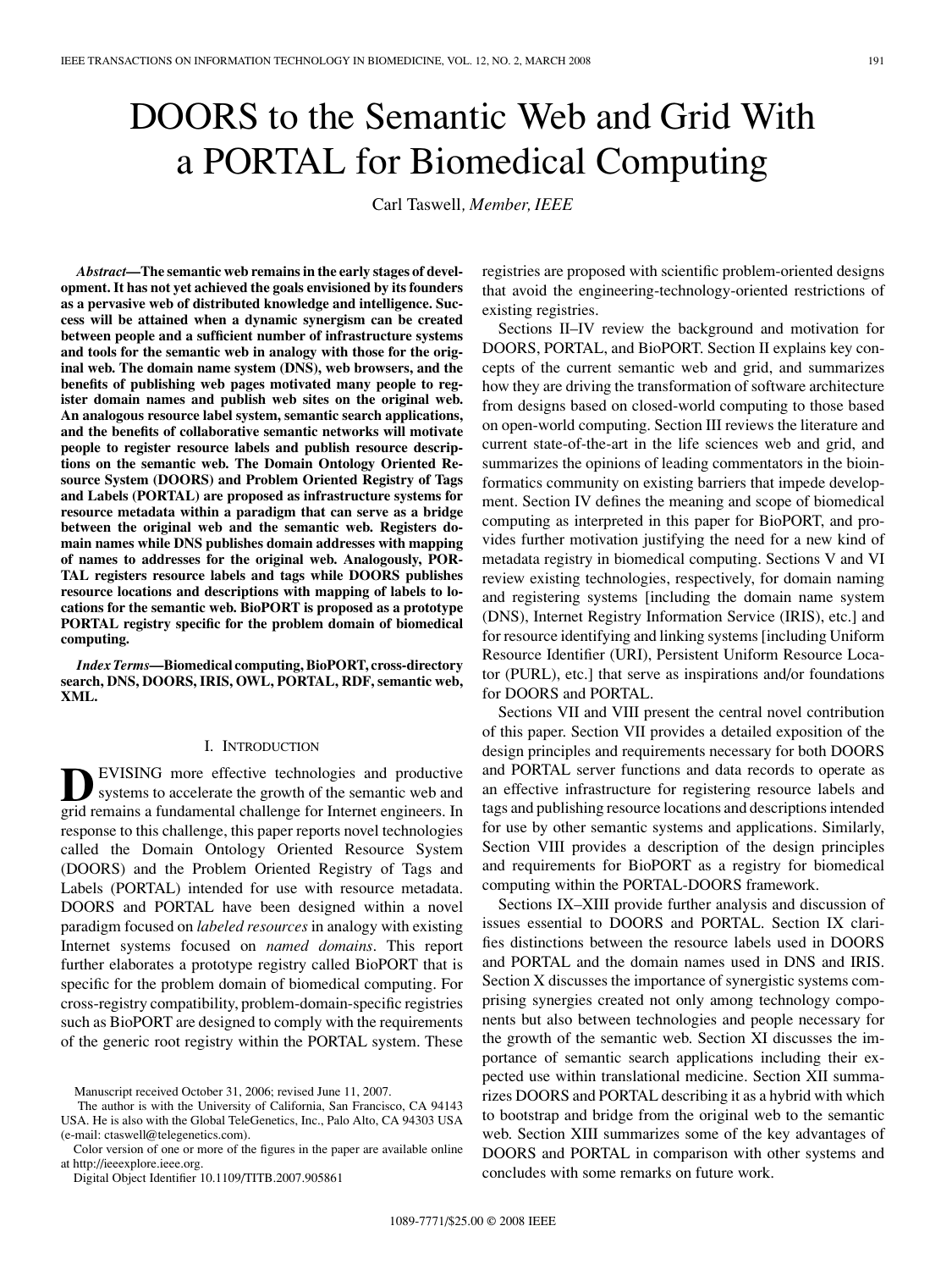## II. SEMANTIC AND OPEN-WORLD COMPUTING

Recognized as the inventor of the World Wide web, and now the director of the World Wide web Consortium (W3C) [1], Berners-Lee has refocused his attention on development of the semantic web [2] and creation of a science of the web [3]. The semantic web extends the original web with technologies that provide syntactic structure [the extensible markup language (XML) [4]] and semantic meaning [the resource description framework (RDF) [5]] permitting the development of taxonomies and inference rules. When combined together as description logics languages [the DL variant and recent E and Eu extensions [6] of the web ontology language (OWL) [7]], they enable the compilation of knowledge representations or information collections known as ontologies [8], [9]. Several recent books [10]–[12] provide a comprehensive introduction to this rapidly changing field of semantic computing.

Regarding information, Berners-Lee *et al.* [3] observe that most data remain inaccessible (either hidden or locked in closed storage systems without communicating interfaces) rather than distributed via an open network of inter-referring resources. Regarding people, they note that scientists depend increasingly on the web but do not interact sufficiently with web technologists in a manner that would enable the engineers to build systems more suitable for use by the scientists. As a consequence, Berners-Lee *et al.* [3] conclude that accelerating the growth of the semantic web requires the development and support of a new interdisciplinary field called *web science*. They emphasize that this new field involves engineering novel infrastructure protocols and systems, developing more productive applications and user interfaces, and understanding the communities that use them.

A fundamental tenet underlying the web remains the *openworld* assumption that the computing environment is intrinsically open and continuously changing. However, traditional software development was based on a *closed-world* assumption. Baresi *et al.* [13] discuss the evolution of software architectures from being "static, monolithic, and centralized" in the closed-world setting to "dynamic, modular, and distributed" in the open-world setting. They provide an excellent summary of open-world computing with a review of existing solutions (including web services, publish/subscribe middleware, grid computing, and autonomic computing) and an outline for a research agenda (addressing specification, verification, monitoring, trust, implementation, and self-management). Zhuge [14], [15] provides another view of open-world computing with attention to its future interconnection environment, semantic grid, and e-science knowledge grid.

# III. LIFE SCIENCES WEB AND GRID

Biomedical ontologies have benefited from significant development in the bioinformatics and clinical informatics communities [16]–[18]. In bioinformatics, the journal *Nucleic Acids Research* features an annual web Server Issue and an annual Database Issue. Recent articles include those on European Bioinformatics Institute's (EBI's) resources [19], the National Center for Biotechnology Information's (NCBI's) resources [20], the molecular biology database collection [21], the bioinformatics links directory [22], and the Online Bioinformatics Resources Collection (OBRC) [23]. Philippi and Köhler [24], [25] discuss the many problems impeding the semantic integration of these life science databases and ontologies. Asking the question, " A life science semantic web: Are we there yet?," Neumann [26] and Neumann and Quan [27] provide another perspective featuring the Life Science Identifier (LSID) proposed standard [28], the Haystack semantic browser [29], and other initiatives such as the W3C Semantic web Health Care and Life Sciences Interest Group [30]. These influences have shaped the development of his prototype semantic web application BioDash [27] for drug discovery in pharmacogenomics and personalized medicine.

Cannata *et al.* [31] call for the organization of the "bioinformatics resourceome" arguing that investigators should have a comprehensive directory of algorithms, databases, and literature with sufficient annotation to facilitate appropriate use of the listed resources. They recommend the development of a distributed system for describing the availability and reliability of these resources. They envision a resource metadata system that would answer questions regarding the current location and availability of a resource and its quality as measured by objective benchmarks or subjective ratings.

Extending beyond bioinformatics to the wider expanse of all biomedical research, Buetow [32] reviews examples from the developing biogrid including myGrid [33], Biomedical Informatics Research Network (BIRN) [34], and the Cancer Biomedical Informatics Grid (caBIG) with caCORE [35]. He observes that biomedical informatics remains heterogeneous and serves disconnected medical, scientific, and engineering communities. He further explains that these communities speak different languages resulting in communication barriers that slow the cross-disciplinary transfer of knowledge. Considering existing technology alternatives including peer-to-peer systems, web services, and grid computing, he concludes that current efforts "have not yet crossed the threshold of demonstrated value."

Buetow [32] recommends that a cyberinfrastructure of the future should: 1) transition smoothly from the current to future infrastructures; 2) adhere to open standards that promote platform agnosticism (i.e., neutrality and independence); 3) manage identity and control access; and 4) track data provenance, intellectual property, and academic credit. Most importantly, he admonishes against building a new infrastructure that simply replaces current silos with future cybersilos.

With another view in the larger context of e-science and ebusiness, DeRoure and Hendler [36] and DeRoure *et al.* [37] discuss their vision of the future infrastructure for the semantic web and grid. They provide a detailed review of requirements from "resource description, discovery, and use" to "integration with legacy IT systems" applicable in general. However, they also discuss several important case studies relevant to health care and the life sciences such as combinatorial chemistry, medical imaging, and medical devices [37].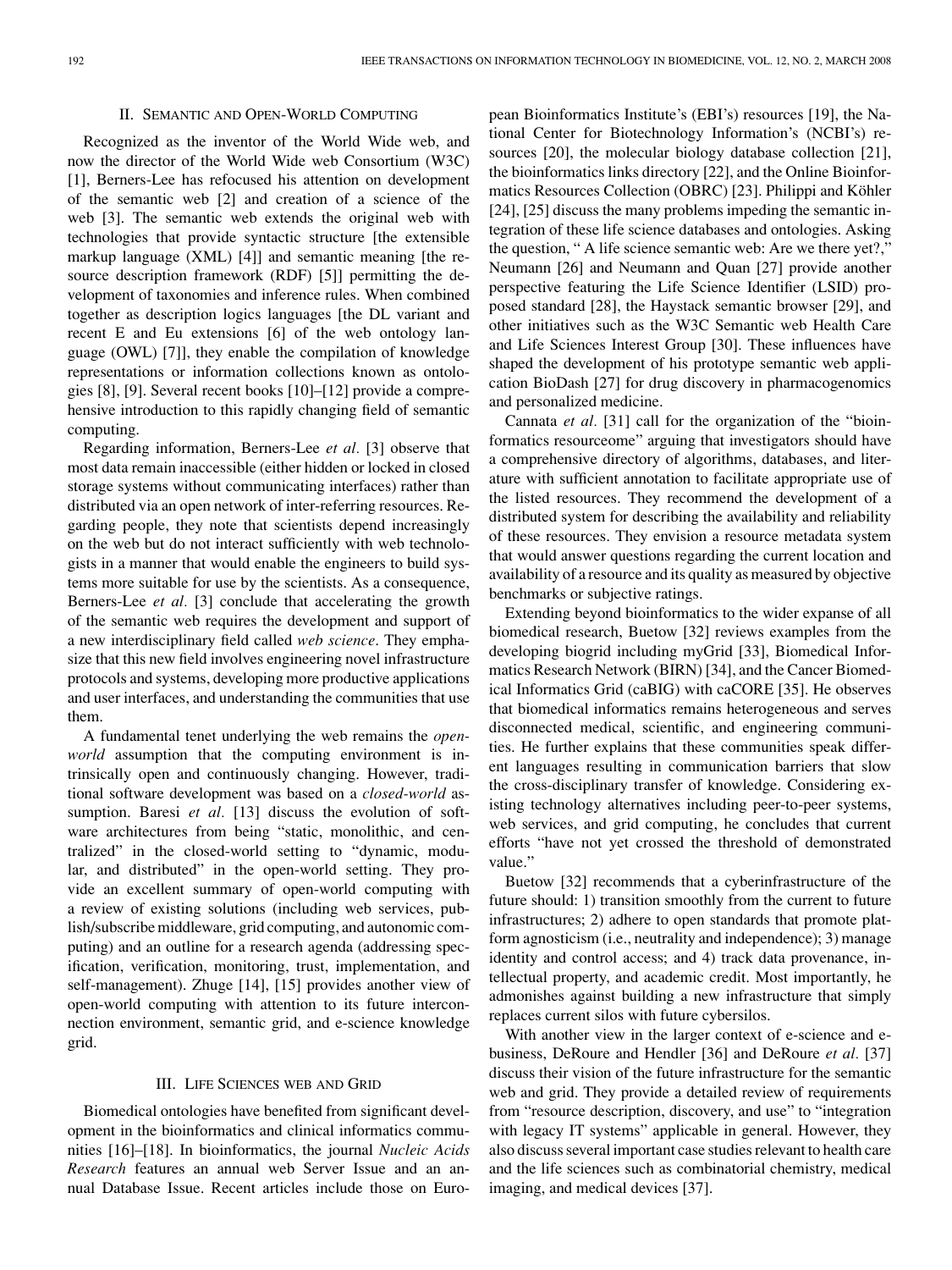# IV. BIOMEDICAL COMPUTING

Bioinformatics and computational biology, biomathematics and mathematical physiology, or biostatistics and epidemiology are examples of pairs of related fields that have distinguishing definitions carefully crafted by the specialists in each of these related fields. In contrast, biomedical computing is defined here for the purposes of declaring the scope of BioPORT in Section VIII as the most general and comprehensive term referring to any multidisciplinary field that combines aspects of both the computational and life sciences.

Biomedical computing applies tools and methods from the computational world to answer questions in the biomedical world whether to discover and understand the nature of life or to promote health and prevent disease. In the sense of biomimicry [38], biomedical computing builds models of the animate world as a means of engineering systems in the inanimate world intended to emulate the efficiencies of nature created by evolution. Encompassing many alternative perspectives, a generalized definition of biomedical computing must incorporate all theoretical, computational, and experimental scientific and engineering approaches to the fusion of computers and computing with biology and medicine.

This generalized view extends analogously to computing itself defined here as execution by a machine of a program comprising algorithms operating on data *without* regard to type of data (numeric, symbolic, multimedia, etc.), class of algorithm (numerical simulation, database query, logical reasoning, computational complexity, etc.), machine (calculator, workstation, grid, etc.), platform (processor, operating system, programming language), implementation (hardware, firmware, software), director (human, software agent, other machine), or underlying theory (whether from mathematics, statistics, informatics, etc.). According to this multiperspectived view of computing, a resource can be anything from a simple utility that runs on a calculator isolated from the Internet to a sophisticated application that only runs on a distributed grid of supercomputers or massively parallel processing nodes.

Yet, as noted by Cannata *et al.*[31], scientists cannot necessarily find appropriate available resources even in their own fields of specialization. Moreover, in the life sciences as reviewed in Section III, most resource directories remain technocentric in the sense that each tends to collect information about resources of only one kind such as *database* or *web server* rather than all kinds of computing resources (including those not dependent on the Internet for operation) that might be relevant to the scientist's field of inquiry.

In order to prevent the replacement of current silos with future cybersilos forewarned by Buetow [32], a system of registries and directories for resources should be built in a manner analogous to that for the DNS [39]–[41] constructed for domain names. Thus, it would be unrestricted by either computing resource or application field just as DNS was unrestricted (see Section V). If successful, then a neuropharmacologist should be able to search a biochemistry or bioinformatics directory just as readily as a cardiologist might search an electrophysiology or cardiovascular drug trials directory. Each specialist should be able to conduct cross-directory searches in related fields and find any relevant resource of interest whether a simple spreadsheet macro or an ontology-based expert system, regardless of location of the directory or registry governing the data record found for the resource metadata.

## V. DOMAIN NAMING AND REGISTERING SYSTEMS

Purposeful avoidance of any requirement for the client or user to possess prior knowledge of a domain name's governing registry or authoritative directory (with the latter better known in DNS as a primary name server) has significantly contributed to the overwhelming success of DNS. With antecedents appearing as early as 1983 and the Internet Engineering Task Force (IETF) Request for Comments (RFC) 1035 approved as IETF Standard 13 in 1987 [39], DNS remains one of the most important pillars supporting the infrastructure of the Internet and the growth of many protocols (telnet, gopher, ftp, etc.) of which the most user-friendly and influential has been http spurring the growth of the web [40].

In simplest terms, DNS maps domain names (registered separately at a governing registry managed by a registrar) to numeric addresses identifying Internet locations. DNS operates with a system of root servers, authoritative primary servers, and nonauthoritative secondary servers known as name servers that, when accessed by clients known as resolvers, interact with recursive forwarding, caching, and "time-to-live" expiring, respectively, for querying, storing, and expunging record data. DNS has been further enhanced with support for security with DNS extensions implemented as the Domain Name System Security Extensions (DNSSEC) [42], [43] and for multilingualism with internationalized domain names implemented as the Internationalizing Domain Names in Applications (IDNA) and the Internationalizing Domain Names (IDN) standards [44], [45]. Despite the recent popularity of peer-to-peer technologies, it is difficult to imagine how a peer-to-peer-based alternative could reproduce the success of DNS and its enhancements DNSSEC and IDNA *without* its associated hierarchy of clients, caching servers, authoritative servers, and governing registries.

Originally motivated by the desire to build a replacement for the aging whois protocol [46], the IETF Cross Registry Information Service Protocol (CRISP) Working Group has been chartered [47] to

define a standard mechanism that can be used for ... finding authoritative information associated with a label [and] a protocol to transport queries and responses for accessing that information ... [which] provides uniform access to and view of data that may be held in disparate backend servers ...

for registries [48]. The CRISP Working Group has already completed the initial draft iris1 [49] of the IRIS Core Protocol, and drafts dreg1 [50] and areg1 [51] of several IRIS-dependent protocols for different types of registries. If approved, a pending update to IRIS called IRIS-XPC [52] will replace IRIS blocks extensible exchange protocol (BEEP) [53] by specifying XML pipelining with chunks (XPC) as the new default transport for IRIS and by providing full support for security and international languages. IETF's CRISP [48] should not be confused with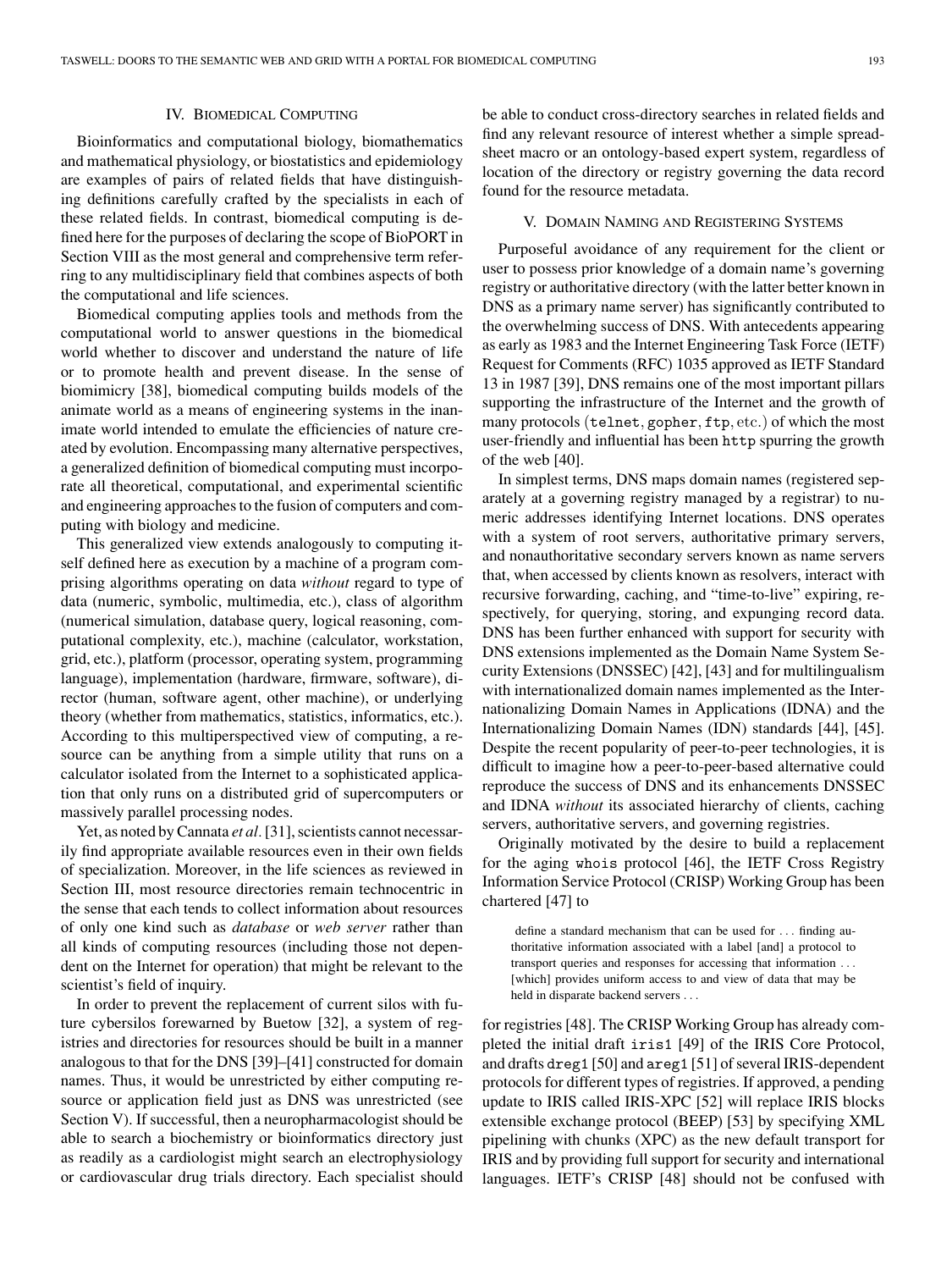$\overline{a}$  $\overline{p}$ 

| TABLE I                                                                                    |  |
|--------------------------------------------------------------------------------------------|--|
| DISTRIBUTED HIERARCHICAL DATABASE SYSTEMS WITH ENTITY-ATTRIBUTE REGISTERING AND PUBLISHING |  |

the National Institute of Health's (NIH's) Computer Retrieval of Information on Scientific Projects [54]. Similarly, IETF's IRIS [49] should not be confused with the Interoperability and Reusability of Internet Services [55] or the International Rice Information System [56].

## VI. RESOURCE IDENTIFYING AND LINKING SYSTEMS

As the core protocol for CRISP, IRIS has been designed to associate authoritative information with any arbitrary kind of label as declared and defined by the particular registry type [50], [51]. Theoretically, a label may be anything from a simple tokenized name to a more complex URI [57] or Internationalized Resource Identifier (IRI) [58]. These identifiers may specify either abstract or physical resources, neither of which are required to be accessible via the Internet. A URI that is resolvable to an Internet location is commonly known as a Uniform Resource Locator (URL) [59]. However, even a URI serving as an XML namespace identifier with the form http : //www.domain.org/namespace/ that appears as if it might also be a URL, and thus might resolve to a web site, is not required to do so.

Such namespace URIs are often associated with Internetaccessible web site directories that contain a collection of related resources supporting the namespace. The Resource Directory Description Language (RDDL) [60], built as an extension of extensible hypertext markup language (XHTML) [61] and XLink [62] with an added element resource, has been developed to provide both human- and machine-readable information describing the nature, purpose, and location of each resource in the directory with links to the resources targeted by the namespace URI.

RDDL with XLink may be related to the semantic web but does not constitute one of its inherent components; see [63] for a discussion of conversion from XLink-based resources to RDF-based resources more appropriate for the semantic web. The problem of interlinking and cross-linking resources has also been addressed by an independent consortium on XML Topic Maps (XTM) with its XML XTM specification [64].

A solution to another problem, that of persistent versus transient links, has been provided by the Online Computer Library Center (OCLC) with its PURL System (www.purl.org) for Persistent URLs [65]. The PURL system remains nonproprietary and available for use without fees. In contrast, the Handle System (www.handle.net) has been patented by the Corporation for National Research Initiatives (CNRI), and does require registration and annual service fees. However, the Handle System [66], [67] provides a higher level of security than does the PURL System.

None of these linking systems (whether RDDL, XTM, PURL, or Handle) have been built with RDF and OWL enabling machine-understandable semantic relationships between linked resources. However, continuing refinements of RDFS and the mapping between RDF and OWL [68] strengthen RDF and OWL as the *de facto* languages of the semantic web. Therefore, none of the linking systems reviewed in this section can currently serve as infrastructure components immediately and directly suitable for the semantic web without first being revised and rebuilt with RDF/OWL and then appropriately embedded in semantic systems.

# VII. PORTAL AND DOORS

As a protocol to facilitate interoperability of registries and registrars, CRISP with its core IRIS (in its current draft form with core protocol iris1 [49], [52] and main registry type dreg2 [69]) has been built primarily for the original web with a focus on the domain names of DNS. Extensions of IRIS and analogs of DNS can also be developed for the semantic web and grid with a focus on *labeled resources* instead of *named domains*. Thus, basic principles and requirements for data records and server functions are proposed here for a new infrastructure technology as an extension and analog of the existing IRIS-DNS framework. In this novel paradigm, the PORTAL operates as a resource label and tag registering system (i.e., IRIS extension) and the DOORS operates as a resource location and description publishing system (i.e., DNS analog).

Both the IRIS-DNS and PORTAL-DOORS frameworks can be viewed as analogous paradigms serving, respectively, the original web and the semantic web. Table I compares some of the similarities and differences of these paradigms from the perspective of considering both as distributed hierarchical database systems with entity-attribute registering and publishing. Detailed requirements of the PORTAL-DOORS paradigm are elaborated further in Sections VII-A to VII-E.

## *A. DOORS Data Records*

Fig. 1 displays a diagram summarizing the basic structure of a DOORS data record with both required and permitted

|                        | IKIS-DNS                                             | PORTAL-DOORS                                               |
|------------------------|------------------------------------------------------|------------------------------------------------------------|
| Registering system     | <b>IRIS</b>                                          | <b>PORTAL</b>                                              |
| — Entity registered    | domain                                               | resource                                                   |
| — Identified by        | unique name                                          | unique label with optional tags                            |
| Publishing system      | <b>DNS</b>                                           | DOORS                                                      |
| — Attributes published | address and aliases                                  | location and description                                   |
| — Specified by         | IP number                                            | URIs, URLs, ontologies, and semantic statements            |
| Forwards requests      | Yes                                                  | Yes                                                        |
| Caches responses       | Yes                                                  | Yes                                                        |
| Serves original web    | Yes via mapping of character name to numeric address | Yes via mapping of character label to URLs for IRIS-DNS    |
| Serves semantic web    | No                                                   | Yes via mapping of character label to semantic description |
| Crosslinks entities    | Nο                                                   | Yes via manning within description to other resources      |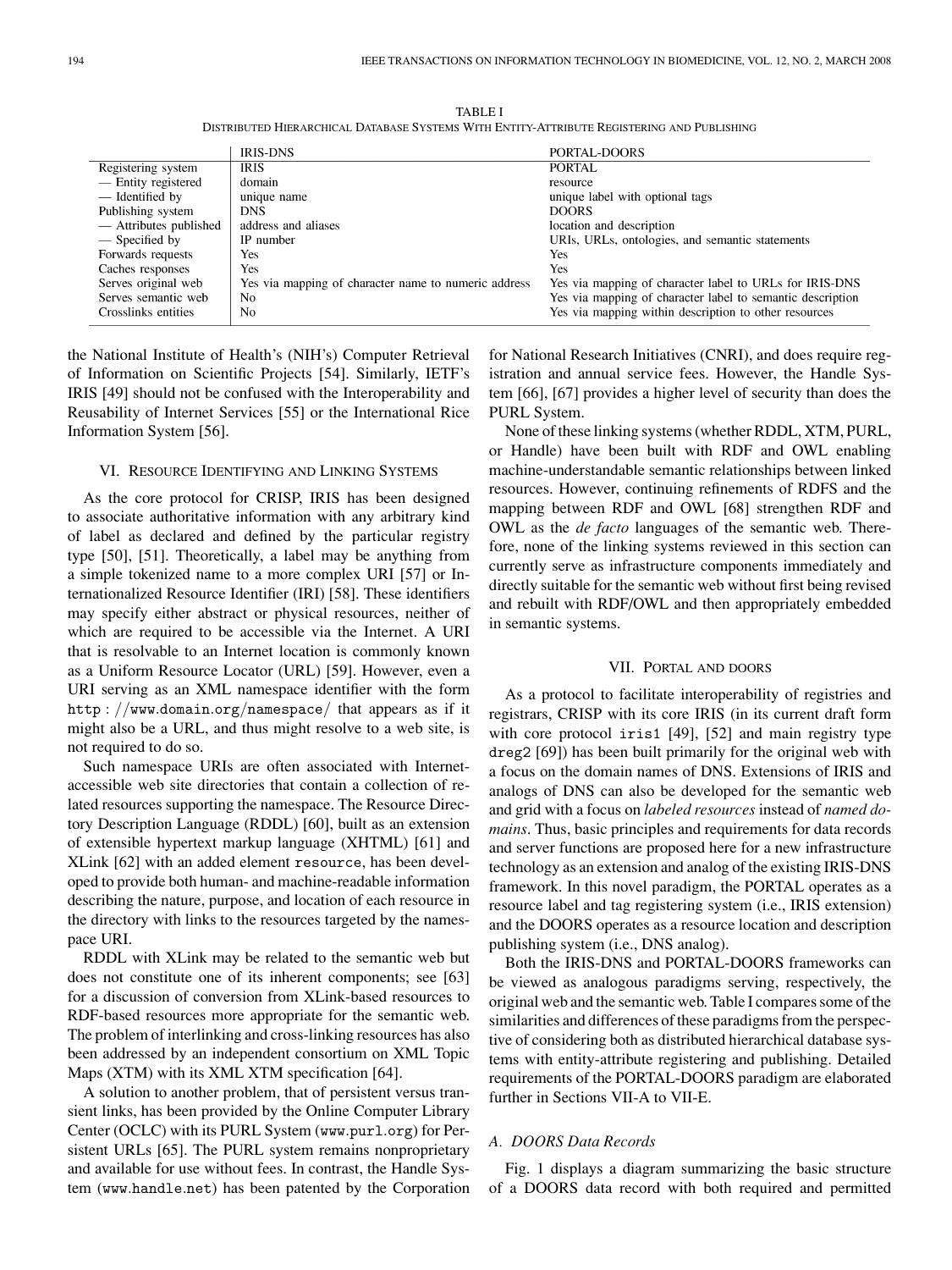

Fig. 1. Resource metadata registered and published by owners for search by users in the PORTAL-DOORS server networks. Fields within data records are considered *required* or *permitted* with respect to the schemas maintained by the root servers (see Fig. 2).

fields. Minimizing requirements remains imperative during the transition from original web to semantic web. Thus, resource label servers (as the analogs in DOORS of the domain name servers in DNS) should maintain database records with the following *required* metadata for each resource:

- 1) the *resource label* with a globally unique URI (or IRI) enabling nonsemantic string queries of labels;
- 2) the *resource location* with a URL (or IDN), possibly the same as the URI (or IRI) if resolvable, and any associated URLs (or IDNs) as explained in Section VII-C, enabling query responses;
- 3) the *record provenance* with identification of the: a) resource owner; b) authoritative master PORTAL registry; and c) authoritative primary DOORS server;
- 4) the *record distribution* with parameters for "time-to-live" caching and expiring as well as extent of redistribution for nonauthoritative secondary DOORS servers.

Given the operational features of both DOORS and PORTAL described, respectively, in Sections VII-C and VII-D, resource label servers should also maintain records with the following *permitted* metadata for each resource:

- 5) the *resource tags*, if registered at the governing registry, including a tokenized name and/or phrases enabling nonsemantic string queries of tags;
- 6) the *resource description* with an RDF mini-document, a collection of RDF triples that reference OWL ontologies, enabling semantic reasoning queries of descriptions;
- 7) the *record signature* with XML-Signatures [70] for the: a) resource owner; b) authoritative master PORTAL registry; and c) authoritative primary DOORS server.

As an informal demonstrative example, consider the following DOORS pseudorecord for a software application:

- 1) *resource label:* "http://biomedicalcomputing.org/elida";
- 2) *resource location:* "http://www.ellitron.com";
- 3) *record provenance:* a) resource owner: "Carl Taswell"; b) PORTAL master: "portal.biomedicalcomputing.org"; c) DOORS primary: "doors.biomedicalcomputing.org";
- 4) *record distribution:* a) expiration time-to-live: "7 days"; b) redistribution extent: "all servers";
- 5) *resource tags* (nonsemantic strings): "ELIDA"; "limiting dilution assays"; "biologically active particles";
- 6) *resource description* (semantic statements): "ELIDA is downloadable freeware"; "ELIDA runs on workstations"; "ELIDA implements algorithms published in [71]"; "EL-IDA analyzes limiting dilution assay data"; "ELIDA quantitates biologically active particles."

This informal pseudorecord example contains the required unique label, three optional tags (of which the first is a tokenized name), and five semantic statements in the description. The label and tags can be searched with a nonsemantic string query while the description can be searched with a semantic reasoning query. A formal version of this record would be found at a DOORS server by a semantic search for "free software that analyzes limiting dilution assay data" initiated by a biologist at a DOORS client. For the implementation of the formal DOORS record as a valid XML document containing within itself a valid RDF mini-document for the semantic description, the five statements in this example should be expressed as RDF triples referencing OWL ontologies.

By requiring a DOORS record to reference its governing PORTAL registry, the DOORS server can access the schemas enforced for the record's XML document and its RDF minidocument. Whenever resource metadata are stored or updated by the owner in records at the DOORS server, the metadata should always be validated for compliance with any schema imposed by the registry type of the governing registry. This design enables any DOORS server to maintain resource records governed by different PORTAL registries of varying specific POR-TAL registry types all of which must comply with the generic PORTAL registry type (see Section VII-D). Usage patterns will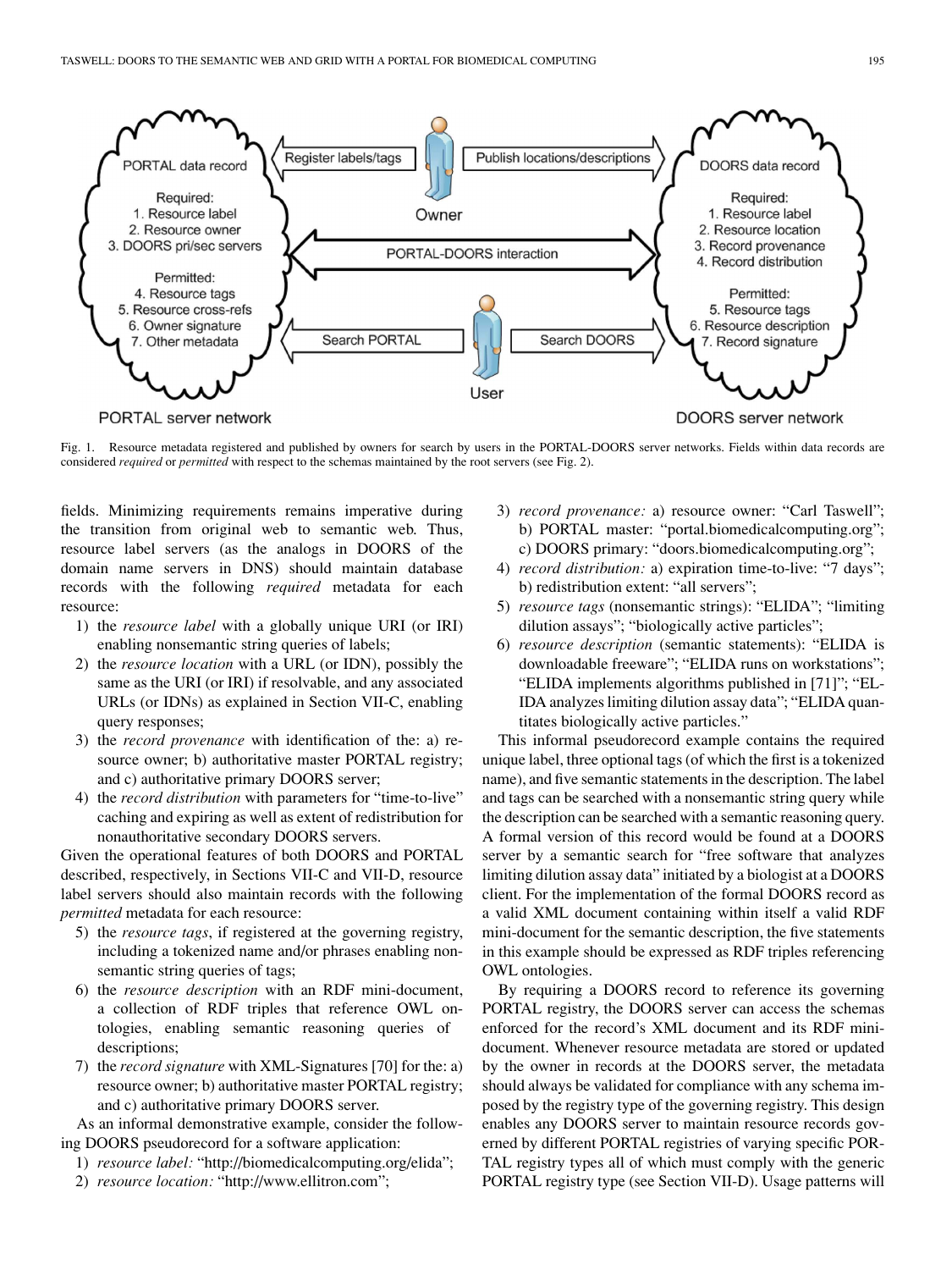determine which servers accumulate records governed by which specific registry types.

# *B. PORTAL Data Records*

Fig. 1 also displays the basic structure of a PORTAL data record with required and permitted fields. This structure is designed with the same principle of minimizing requirements as used in Section VII-A for DOORS data records. Thus, resource label registries (as the analogs in PORTAL of the domain name registries in IRIS) should maintain database records with the following *required* metadata for each resource:

- 1) the *resource label* with a globally unique URI (or IRI) required by the generic PORTAL registry type for identification of the resource in PORTAL-DOORS;
- 2) the *resource owner* with contact information for the personnel who own and manage the resource;
- 3) the *DOORS servers* with URLs (or IDNs) for the primary and secondary DOORS servers that publish the metadata not maintained at the PORTAL registry.

Given the operational features of both DOORS and PORTAL described, respectively, in Sections VII-C and VII-D, resource label registries should maintain records with the following *permitted* metadata for each resource:

- 4) the *resource tags* with character strings permitted by the policies of the specific PORTAL registry type;
- 5) the *resource cross-references* with any globally unique identifiers permitted by the policies of the specific POR-TAL registry type for identification of the resource in other systems unrelated to PORTAL-DOORS;
- 6) the *owner signature* with the XML-Signature of the owner permitted by the generic PORTAL registry type;
- 7) any *other metadata* permitted by the policies of the specific PORTAL registry type.

Metadata items listed in Sections VII-A and VII-B are considered *required* or *permitted* with respect to the generic PORTAL registry type, not with respect to a semantic domain-specific PORTAL registry type (see Fig. 2). Thus, the schema imposed by the PORTAL root server (for the generic type) is least restrictive while a schema imposed by a PORTAL master server (for a specific type) may be more restrictive. An item considered *permitted* with respect to the generic PORTAL registry type may be considered *required* with respect to a specific POR-TAL registry type if declared by its policies. Distinct registry types serving different semantic domains of inquiry may have very different policies regarding the manner in which unique labels and optional tags are created for each resource when registered.

For example, a specific registry type could allow each resource to be registered with a number of optional tags consisting of a single *principal tag* and multiple *supporting tags*. Registrants could then select a number of available tokenized names and phrases for the assignment to the resource being registered. In such a scenario (see Section III), one of the tokenized names should be noncolonized and designated as the principal tag for concatenation with a URI or an IRI namespace controlled by either the resource owner or by the registry type. This approach would facilitate a policy in which both a locally unique resource tag (the principal tag) and a globally unique resource label (URI or IRI concatenated from namespace and tag) are guaranteed for each registered resource. Thus, even if the unique label for use by machines is long or complicated, multiple synonymous and simple tags are made available for use by humans who might not wish to remember or type the complex labels.

# *C. DOORS Server Functions*

Just as DNS permits domain name owners to create and update records at name servers with the addresses for their domains, DOORS should permit resource label owners to maintain records with the locations of their resources. Just as DNS operates with a hierarchical system of forwarding and caching servers (see Section V) to map domain names to numeric addresses, DOORS should map resource labels to Internet locations with the following additional features.

- 1) *Map label to location:* Perform a lookup for a resource labeled uniquely by URI (or IRI) and return the associated URLs (or IDNs) required to be resolvable Internet locations for: a) the primary site and any mirror sites for the resource itself (a mapping via the associated URLs from the URI label to the resource itself); b) the URI (or IRI) namespace directory containing associated metadata maintained by the resource owner with descriptions in RDDL (a more indirect mapping via the associated URLs from the URI label to the metadata at the namespace directory linking to the resource); or c) the contact information maintained by the governing PORTAL registry if neither the resource itself nor its URI namespace is maintained online by the resource owner (the most indirect mapping via the associated URL from the URI label to the metadata at the registry enabling contact with the owner of the offline resource).
- 2) *Map tag to location:* Perform a lookup for a resource labeled uniquely by tag and return the associated URI and URLs subject to the constraint restricting the lookup to those resources governed by PORTAL registries of the same specific registry type with a policy that imposes uniqueness of a principal tag (see Section VII-B).
- 3) *Search nonsemantic strings in labels or tags:* Find resources by string query of character substrings in labels or tags and return the associated URIs and URLs recognizing that the search may yield nonunique results when performed across resources governed by registries of different registry types or of the same registry type without a policy imposing at least one unique tag.<sup>1</sup>
- 4) *Search semantic statements in descriptions:* Find resources by semantic query with SPARQL [72] of semantic statements in descriptions and return the associated URIs and URLs recognizing that the search may yield unranked nonunique results.

<sup>&</sup>lt;sup>1</sup>All resources are required to be labeled with a globally unique URI or IRI. This label may be a URI containing *number* characters to identify distinct resources. Resources are not required to be tagged. Any such optional tags containing *letter* characters are not required to be unique.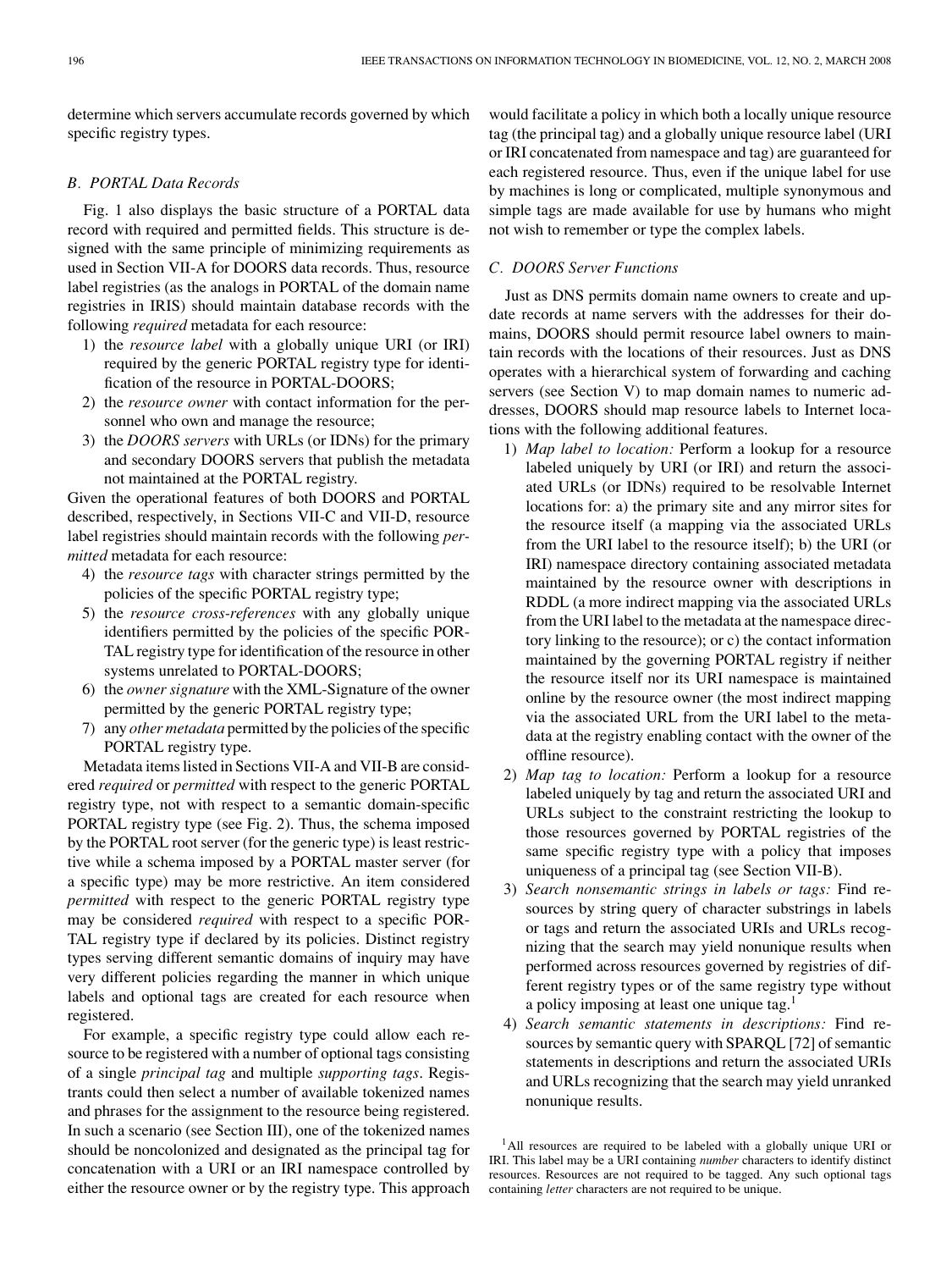

Fig. 2. Resource metadata server networks for PORTAL registering of labels and tags and DOORS publishing of locations and descriptions (see Fig. 1); analogous to domain metadata server networks for IRIS registering of names and DNS publishing of addresses. Both the PORTAL and DOORS server networks contain root, authoritative, and nonauthoritative servers all of which interact with each other. Authoritative and nonauthoritative servers for DOORS are called, respectively, *primary* and *secondary*, whereas those for PORTAL are called *master* and *slave*. The same DOORS server may operate as primary for some records while simultaneously as secondary for other records. Any problem-domain-specific PORTAL registry type [enforced by each of the BioPORT (see Section VIII), ManRay [73], and NeuroPORT master servers for the example registry types in the figure] must also adhere to the requirements imposed by the generic PORTAL registry type (enforced by the PORTAL root server) to maintain compliance with compatibility for cross-registry searches.

5) *Provide identification and authentication:* Include the provenance and signature of each resource record returned in the response to the lookup or query request.

Just as the network of DNS directories depends on a separate but related system of IRIS registries, DOORS depends on POR-TAL. Both DOORS and DNS are directories, not registries. A DOORS search serves a fundamentally different purpose than a PORTAL search (see Section VII-D). Fig. 2 displays a diagram representing the PORTAL-DOORS distributed hierarchical database system with the PORTAL and DOORS networks of root, authoritative, and nonauthoritative servers all interacting with each other.

# *D. PORTAL Server Functions*

Just as IRIS registries<sup>2</sup> publish the primary and secondary DNS servers for each registered domain name, PORTAL registries should publish the primary and secondary DOORS servers for each registered resource label with the following additional features.

1) *Comply with generic root schema:* Adhere to the schema required by root servers of the generic PORTAL registry type governing the interaction between servers of different specific PORTAL registry types.

- 2) *Comply with specific master schema:* Adhere to the schema required by master servers of the same specific PORTAL registry type governing the interaction between PORTAL and DOORS for the semantic domain of inquiry (i.e., the problem domain or specialty area) determined by declarations of the: a) ontologies controlling semantic statements in and queries of the resource description; b) policies establishing any additional requirements or options for the resource label, tags, and locations; c) policies establishing any additional requirements or options for the record provenance, distribution, and signature for the metadata maintained collectively at PORTAL registries and DOORS servers.
- 3) *Recommend related master PORTAL servers:* Provide a list of recommended PORTAL master servers of different specific registry types to facilitate cross-registry searches in related specialty areas.
- 4) *Recommend related primary DOORS servers:* Provide a list of recommended DOORS primary servers to facilitate recursive forwarding between DOORS servers for the set of recommended PORTAL master servers.
- 5) *Publish resource DOORS servers:* Perform a lookup of a registered resource by label or tag and return the assigned primary and secondary DOORS servers for the associated metadata record.
- 6) *Publish resource cross-references:* Perform a lookup of a registered resource by label or tag and return any

<sup>&</sup>lt;sup>2</sup>See [48] for a discussion of the differences between "thick" and "thin" models for registrar/registry systems in which the registrar accepts registrations from registrants on behalf of the registries.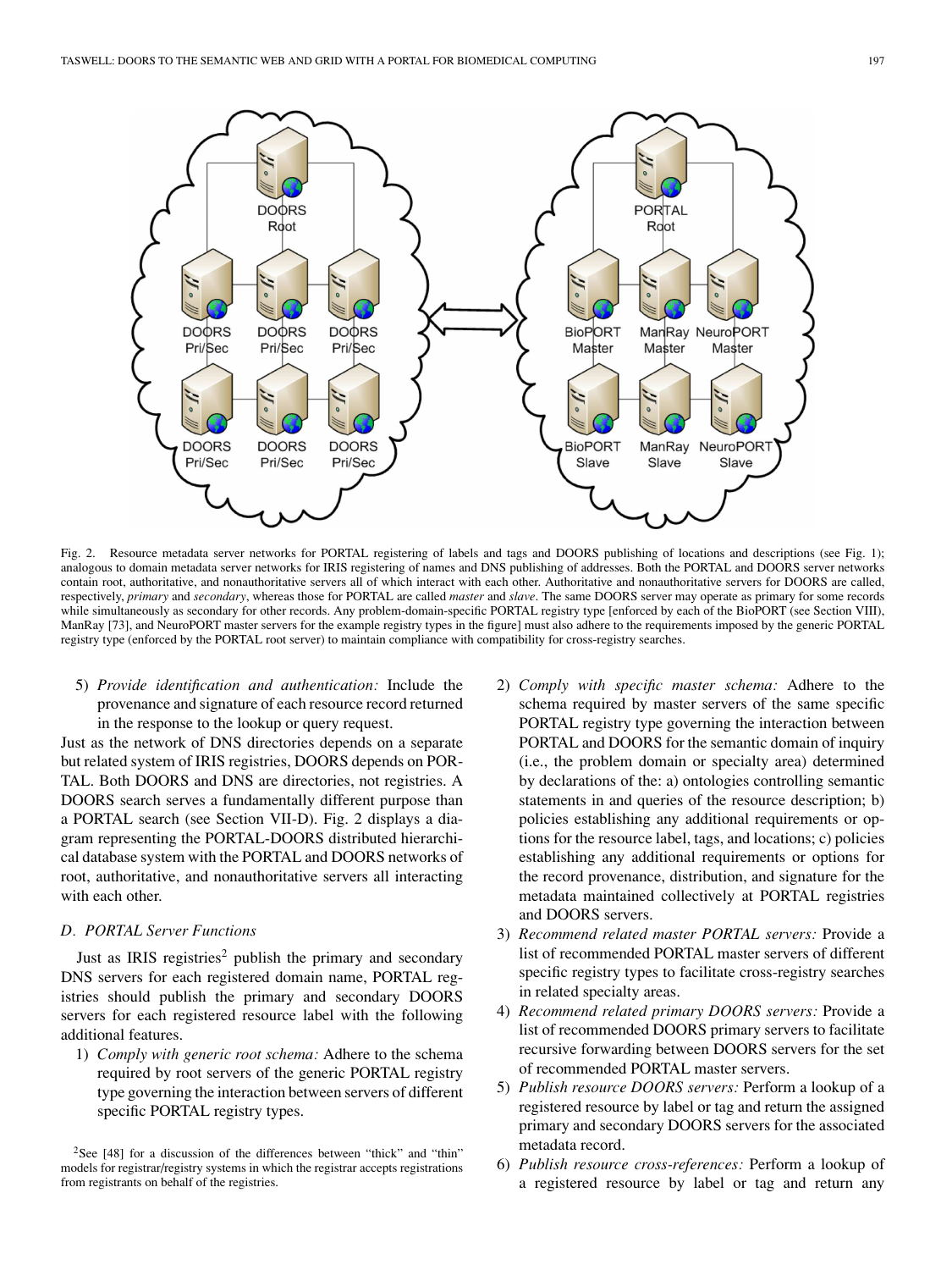|        | <b>PORTAL</b>                                         | <b>DOORS</b>                                                 |
|--------|-------------------------------------------------------|--------------------------------------------------------------|
| System | Enforce generic root and specific master schemas      | Access PORTAL generic root and specific master schemas       |
|        | Recommend list of related master servers              | Redistribute list of related master PORTAL servers           |
|        | Recommend list of related primary DOORS servers       | Redistribute list of related primary servers                 |
| Owner  | Create and maintain owner account at master server    | Create and maintain owner account at primary server          |
|        | Create and maintain resource records at master server | Create and maintain resource records at primary server       |
|        | Register label and tags for each resource record      | Publish location and description for each resource record    |
|        | Publish cross-references for each resource record     | Publish provenance and distribution for each resource record |
| User   | Map label to primary and secondary DOORS servers      | Map label to location                                        |
|        | Map label or tags to cross-references                 | Map tag to location                                          |
|        | Map cross-reference to label and tags                 | Search semantic statements in descriptions                   |
|        | Search non-semantic strings in labels or tags         | Search non-semantic strings in labels or tags                |
|        | Obtain owner information and other metadata           | Obtain record identification and authentication              |
|        |                                                       |                                                              |

TABLE II PORTAL-DOORS SERVER FUNCTIONS FOR RESOURCE OWNERS AND USERS

cross-references identifying the resource in other systems unrelated to PORTAL-DOORS.

7) *Publish resource owner and other metadata:* Perform other standard requests of registrar/registry systems [69] such as a lookup that returns all resources registered by an owner and a lookup that returns the contact information for the resource owner, managing personnel, or any other associated metadata.

Table II summarizes server functions for both PORTAL and DOORS servers from the perspective of each server network system as well as both the resource owner and the user.

## *E. Implementation of PORTAL and DOORS*

PORTAL and DOORS could each be implemented as web services over http. However, doing so requires faith in a "onesize-fits-all" mantra currently promoted by some advocates of web services. Moreover, it precludes the possibility of using and optimizing a network infrastructure communications protocol for intended and related purposes rather than all possible purposes. Consequently, it would be better to consider the existing DNS and CRISP protocols for a primary implementation of DOORS and PORTAL after which an additional web service interface could be implemented.

Thus, DOORS could be implemented as an extension of either DNS or CRISP protocols since both have mechanisms enabling extensions. However, PORTAL should be implemented as an extension of the CRISP protocol because it lies so naturally within the scope of the stated goals for CRISP. Further, CRISP as an implementation framework for both PORTAL and DOORS functionalities would enable better interoperability of each with the other. Using the same framework for both functionalities would also more readily facilitate the development of a server suite that could be configured for deployment on a machine as both PORTAL and DOORS together or as either PORTAL or DOORS alone. Analogously, a client suite or an integrated client could also be developed capable of querying either DOORS or PORTAL servers.

If specifications for the DOORS and PORTAL systems are implemented as extensions of the CRISP framework, then they should be derived as XML schemas that depend upon the CRISP protocols. The schema DOORS1 for DOORS should inherit from the IRIS core protocol iris1 with extensions to maintain

compliance with the requirements for DOORS data records (Section VII-A) and server functions (Section VII-C) while making it more suitable for use with semantic web applications. For example, the generic bagType and bagsType used in IRIS request and response transactions [49] must be modified to define an additional rdfBagType for bags with RDF content. The schema PORTAL1 for the generic PORTAL registry type should be implemented as an "RDF-ized" analog of the schema dreg2 (for domain registry [69]) with modifications to maintain compliance with the requirements for PORTAL data records (Section VII-B) and server functions (Section VII-D). Individual schemas for specific registry types must inherit from the schema PORTAL1. Each could be named arbitrarily (e.g., ManRay) or in a manner reflecting its specialty area (e.g., BioPORT, GenePORT, NeuroPORT, CardioPORT, GeoPORT, AstroPORT).

# VIII. BioPORT

Within the PORTAL system, the schema BioPORT1 for the specific registry type BioPORT is derived from the schema PORTAL1 for the generic registry type PORTAL. BioPORT focuses its semantic lens on biomedical computing as the problem domain of inquiry. The policies imposed by the BioPORT registry type are intended to be as flexible as possible to allow graceful evolution with respect to changing biomedical and computing ontologies. These flexible policies should facilitate the development of applications built upon the infrastructure services exposed by DOORS servers publishing locations and descriptions of resources with labels and tags registered at POR-TAL registries of the BioPORT type.

This flexibility entails allowing the RDF triples of the resource description to reference any version of any biomedical or computing ontology when making a semantic statement about the resource. To limit the "payload" size of resource records redistributed throughout the DOORS server network, and to limit the search space for DOORS semantic queries of resource descriptions, the number of RDF triples allowed per resource description must be constrained. It is arbitrarily set at a maximum of nine in BioPORT with a minimum of two, of which one must be a biomedical statement and the other a computing statement, that reference a simple ontology on biomedical computing integrated within BioPort. However, each of the seven other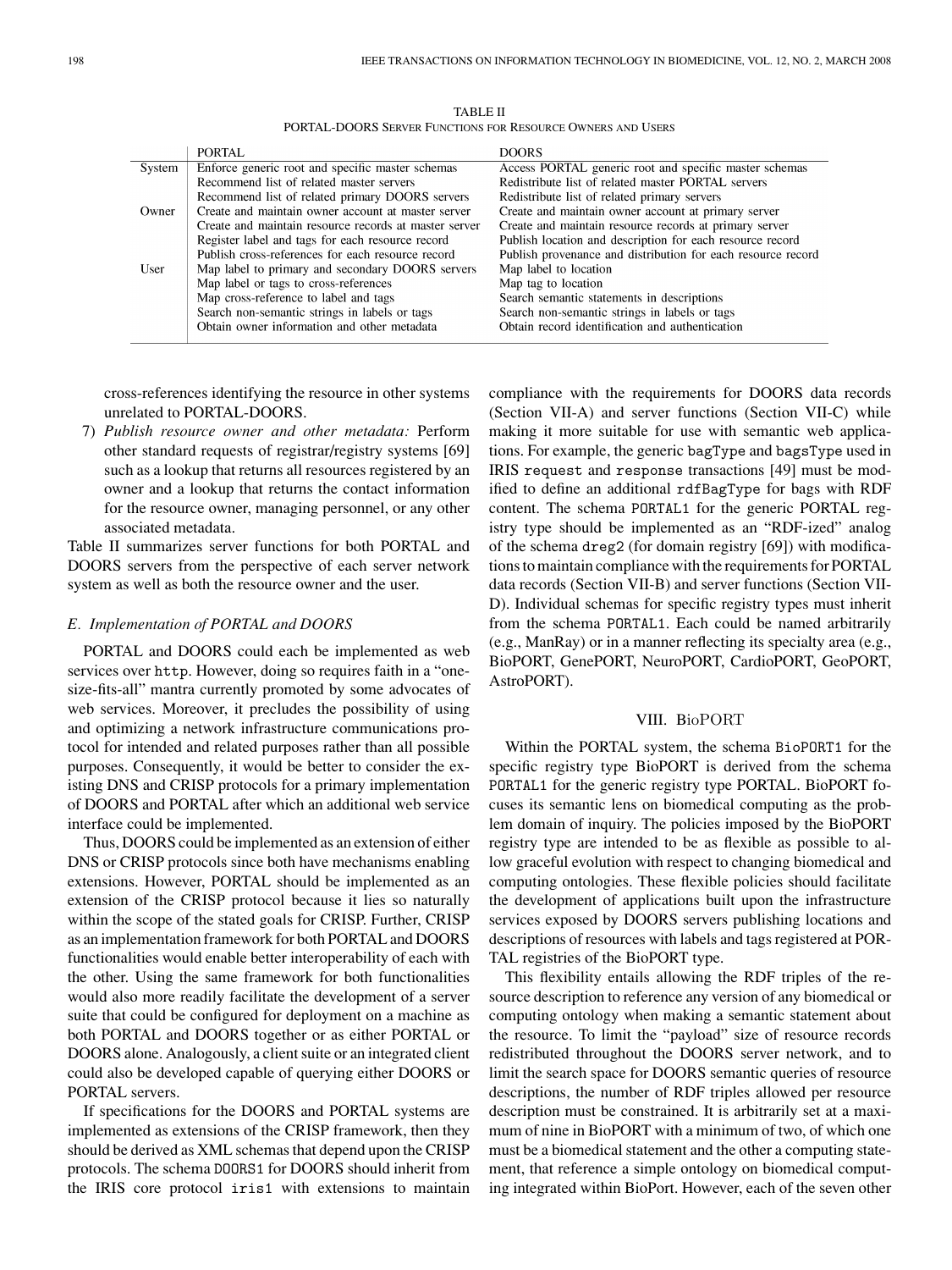semantic statements per record can reference different external ontologies without restriction. Moreover, a resource owner can modify the set of semantic statements in the resource description at any time. Similarly, the owner can modify the resource location at any time in a manner analogous to changing the IP address numbers for a domain name record at an authoritative DNS server.

BioPORT's flexibility also entails permitting optional PORTAL cross-references and tags to be associated with the unique required PORTAL label as defined in Section VII-B. Although PORTAL requires neither cross-references nor tags, BioPORT permits cross-references, permits *supporting tags*, and requires a *principal tag*. The latter must be a noncolonized and tokenized name unique within BioPORT. Imposing this policy enables BioPORT registration of resources with a required PORTAL label that defaults to a concatenation of BioPORT's namespace with the principal tag for the resource. This default labeling scheme benefits those owners with offline resources and/or without their own supported URI or IRI namespaces. *Supporting tags* may be any word or phrase strings registered optionally in BioPORT as additional tags. *Cross-references* may be any URIs or IRIs stored optionally in BioPORT for identifying the resource in other systems. This flexibility should encourage the development of applications that exploit DOORS string searches on resource labels and tags in addition to DOORS semantic searches on resource descriptions while maintaining cross-links between resources in PORTAL-DOORS and cross-references to other systems.

As a metadata registry intended for biomedical computing resources, BioPORT will not only be limited to resources implemented primarily as web services or as grid services, but will also be available for the registration of resources that do not require the Internet for operation, are not now implemented as web or grid services, or perhaps may never be at any time in the future. Some representative examples of such resources include Dalal's NUTMEG [74] in neuroimaging and Taswell's ELIDA [71] in biostatistics (see pseudorecord example in Section VII-A). Other examples abound for offline resources that would contribute to more productive research if registered with appropriate web-enabled semantic interlinks to the scientific literature and other resources. Finally, the registration of a label, principal tag, and/or supporting tags for a resource at a BioPORT registry does not preclude registration at other registries (see Fig. 2 with BioPORT, ManRay [73], and NeuroPort registries) in a manner analogous to the registration of the same name in different \*.com, \*.net, and \*.org generic top-level domain name registries.

### IX. RESOURCE LABELS VERSUS DOMAIN NAMES

The PORTAL-DOORS framework proposed here has been designed as part of the infrastructure for the semantic web. As an infrastructure system based on resource metadata with labels, tags, locations, and descriptions, it facilitates most readily the development of semantic search applications. However, it can also serve as part of the foundation for developing other kinds of semantic web applications. Just as distributed cached copies of DNS records with domain names and addresses helped to spur

the growth of the original web, so too will distributed cached copies of DOORS records with resource labels and locations help further the growth of the semantic web. Just as people were motivated to register and assume the responsibility and ownership of domain names, so too will people be motivated to register and assume the responsibility for resource labels, especially if appropriate resource-label-driven browsers for the semantic web are developed analogous to the domain-namedriven browsers for the original web.

Resource labels are different from domain names in many ways not least of which remains the greater universality of resource labels with their associated tags and descriptions. As defined here, resource labels are much more general and flexible than domain names. A resource may be any entity whether abstract or concrete, whether offline or online. Its label may be any URI or IRI. Its nonsemantic tag may be any tokenized name or phrase including anything from multiword phrases to restricted noncolonized names capable of serving as an unqualified XML name for an XML tag. Its semantic description may be any set of RDF triples referencing ontologies. As a compelling example of a registry type fully exploiting the capabilities of the resource label system proposed here, a patent and trademark office could develop a registry type with policies that accommodate the registration of resources that may be products, services, and patented devices or methods. These resources may be assigned unique labels with associated tags consisting of one or more trade or service marks, and with associated descriptions referencing ontologies for patent and trademark classes and the semantic definitions for entities within those classes.

Moreover, just as domain names have served many different Internet communication protocols from telnet to http, so too can resource labels serve many different currently evolving communication systems whether web services or distributed grid. If implemented, supported, and maintained as a separate independent infrastructure, the PORTAL-DOORS framework can be tuned and optimized for metadata while the distributed grid and web services will perhaps continue to be optimized, respectively, for scientific and business purposes, each with different kinds of messaging requirements for the different kinds of data (i.e., not just metadata) exchanged.

An infrastructure optimized for resource metadata and semantic searches with messages of small size limited by design should not necessarily be the same as one optimized for messages of unlimited and potentially large size whether tuned for grid computing with binary data or for secure commerce with text data. By integrating into a common infrastructure framework, the capability for both string search on the resource labels and semantic search on the resource descriptions, the DOORS and PORTAL systems enable a graceful transition from the original web to the semantic web as the ontologies for the semantic web continue to evolve.

## X. SYNERGISTIC SYSTEMS

As discussed in Sections II and III, the semantic web has not yet achieved the goals set by its visionaries. Good and Wilkinson [75] assert that "most, if not all, of the standards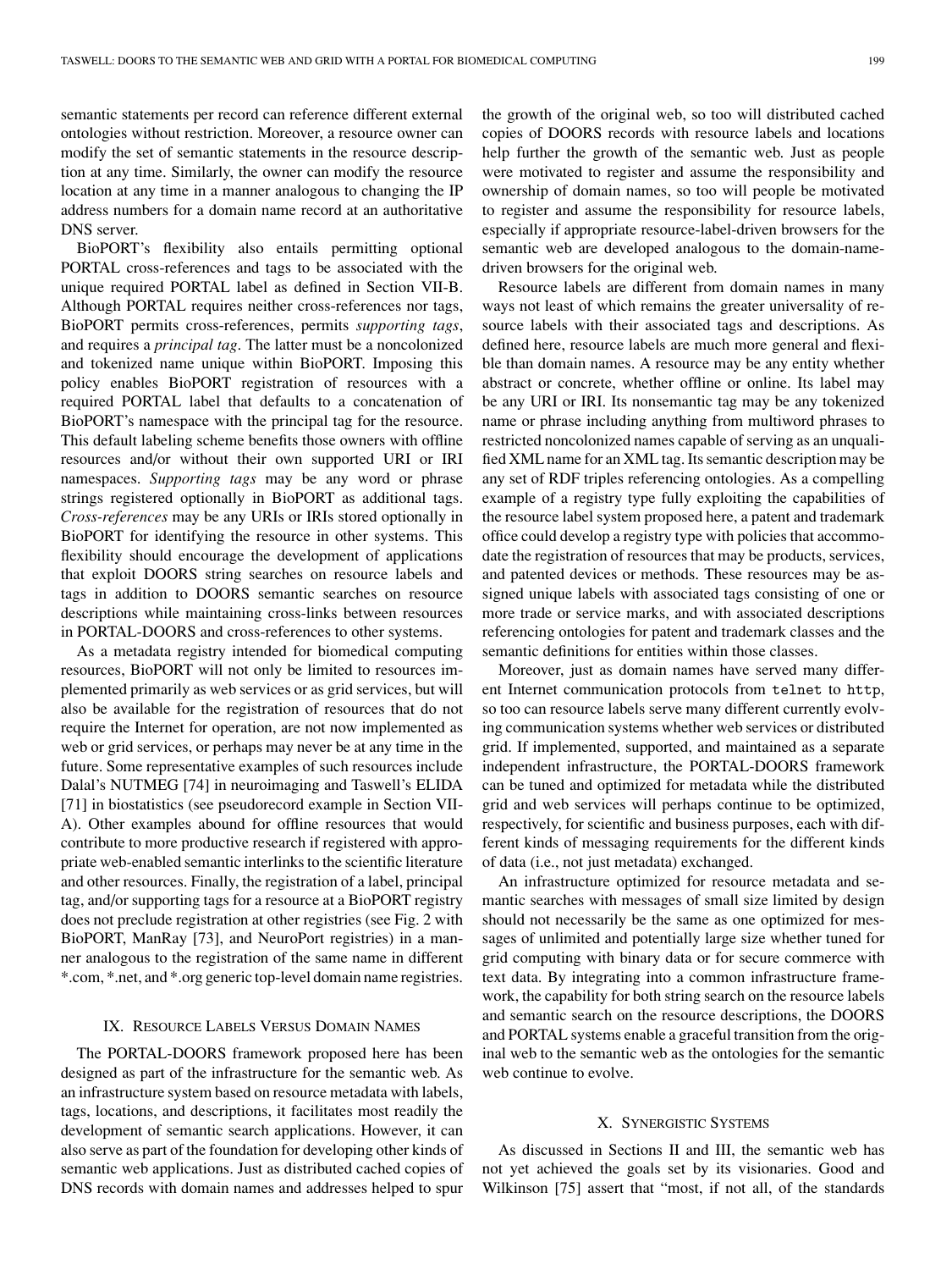and technologies" have been established, and suggest that the barriers to progress remain "social rather than technological." The opinion advanced here in this paper remains contrary, i.e., *not enough of the necessary infrastructure has yet been designed and built.* As reviewed by many authors (including [25], [26], [31], and [32]), semantic web systems currently in place do not suffice. They remain far too complicated to motivate most users, and even many developers, to become involved and participate in building the semantic web.

Other authors have also called for the development of additional necessary technologies, systems, and applications. Quan and Karger [29], Quan *et al.* [76], Dzbor *et al.* [77], and Alani *et al.* [78] have all argued for a semantic web browser or a "killer app" as the necessary key to unlock the doors to the semantic web. Despite choosing the suggestive acronyms DOORS and PORTAL for the infrastructure systems proposed here, they do not suffice alone any more than would the best conceived "killer app" or the most zealous social will.

The original web succeeded as a consequence of the amazing synergism between DNS as a domain name system with registries and name servers, http as a communications protocol, and web browsers to view web pages published by people motivated to register domain names for their web sites. The semantic web will succeed analogously when a similar dynamic synergism can be created between a resource label system with registries and label servers, all of the appropriately optimized communications protocols, and the necessary semantic web browsers and label search clients to access resources published by people motivated to register labels and maintain descriptions for their resources.

Until then, searches on the web (whether at google.com, yahoo.com, or even a specialty search engine when a particular database record locator is not input) will continue to yield irrelevant or innumerable results too often. These results then lose practical usefulness because they consume too much time for the user who attempts to peruse them. New versions of search engines such as Swoogle [79] and OntoLook [80] will hopefully enable useful search of the semantic web in the future. But the current semantic web itself requires sufficient growth and development with enough metadata annotation of enough resources and documents before a threshold of practical use can be attained.

# XI. SEMANTIC SEARCH AND ANALYSIS APPLICATIONS

Kazic [81] agrees with the "genuine need for fast, accurate delivery of relevant information in ways that do not overwhelm humans" in her insightful and enlightening analysis on factors influencing the adoption of the semantic web. Regarding this point, she emphasizes "accuracy, relevance, and comprehensibility." But in discussing technology adoption, Kazic omits the mention of the original authoritative work of Rogers [82] and other key investigators including Fichman [83], who have contributed to the empirical field that studies technology innovation, diffusion, and assimilation.

Thus, Kazic's own search of the literature performed as part of her analysis [81] does not meet the declared criterion of

"comprehensibility." A more comprehensive search would have benefited from the semantic association networks (SANs) discussed by Börner [84] for improving scholarly knowledge and expertise management. SANs integrated with digitalic libraries would enable investigators to cross disciplines and search fields outside of their main area of expertise without being required to know in advance key words such as the phrase "diffusion of innovations" that would have been relevant to Kazic's search of the literature.

From the perspective of biomedical computing in health care and life sciences, the topic of technology innovation, diffusion, and assimilation provides an interesting test case for continuing development of semantic search and SANs. Can theoretical and computational models with results from experimental research for technology and knowledge diffusion [82], [83], [85], [86] be related to work on predator–prey interactions [87], the spread of epidemics [88], and speciation in phylogenetics [89] such that these scholarly fields are interlinked within SANs? Will the creation of SANs in this manner contribute to cross-fertilization that yields more productive research in each of the fields participating?

Productive cross-fertilization with improved communication between basic and clinical science remains the primary goal of translational research and drug discovery [90]. As an important use case for semantic web technologies (with infrastructure components and services for machines) and semantic search, decision support, and knowledge management applications (with user interface tools for humans), informatics for translational medicine on the semantic web and grid will be driven by the compelling needs and powerful finances of the health care and pharmaceutical industries. Continuing development of the infrastructure, tools, and applications will be guided by benchmarks and measures for ontology evaluation [91]–[94], knowledge ranking [95], system performance [96], and surely other new metrics yet to be invented, as well as by the legal and social issues pertaining to semantic web standards [97].

### XII. HYBRID, BOOTSTRAP, AND BRIDGE

To gain traction, PORTAL-DOORS should initially focus on development as an infrastructure for search applications with the tangible benefit of saving people time, and on application contexts where many people would be motivated to promote and publicize their resources, e.g., named entities including information databases and computing applications in scholarly research, or trademarks and named products and services in commercial business. If so, then the PORTAL-DOORS infrastructure proposed here could serve as a *bootstrap* to help further jumpstart the semantic web and the development of more sophisticated systems (e.g., agent-driven composition of services [98]) that require search as just one piece of the puzzle. As a bootstrap, the PORTAL-DOORS framework eschews debates about formal ontologies versus informal folksonomies and microformats [99]–[101]. Instead, it creates a *hybrid* with labels (URIs and IRIs) and tags (key word and phrase strings) for the original web, and with descriptions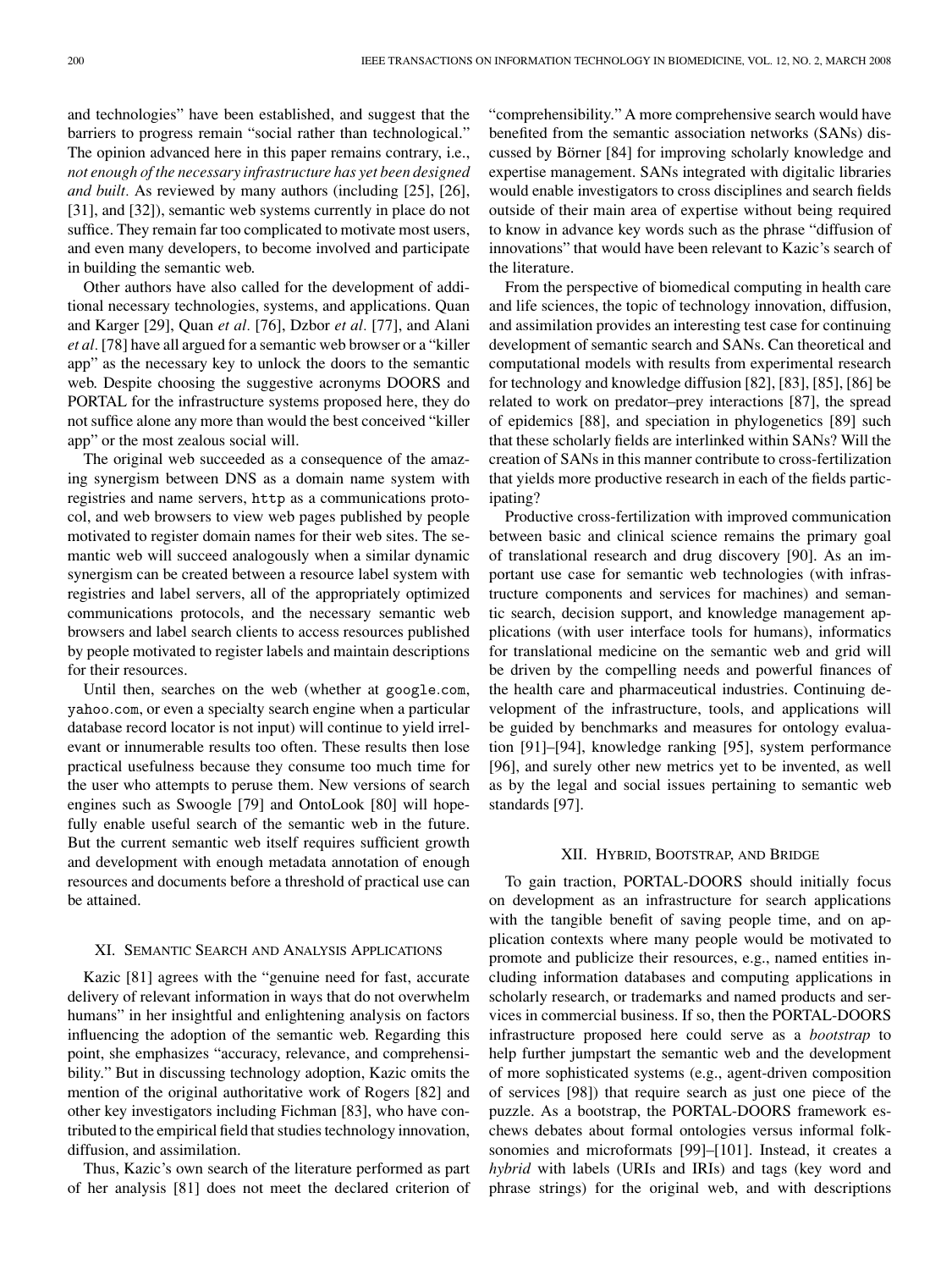(RDF triples) for the semantic web, that also serves as an effective *bridge* between the original web and the semantic web.

Concomitant development of resource label and tag editors for PORTAL registry records, resource location and description editors for DOORS server records, and semantic search clients or plugin modules for web browsers should be guided by designs intended to help motivate resource owners by simplifying for them the task of label registration and description maintenance for their resources. Resource descriptions will evolve over time as owners replace semantic statements referencing older ontologies with statements referencing newer ontologies. The collective wisdom of large number of people will thus determine the popularity of ontologies and the usage patterns of the RDF triples for the semantic statements contained within the resource descriptions. The analysis of these usage patterns and their reflection of human thought and behavior will enable the development of improved ontologies. This kind of investigation will constitute another manifestation of the new *science of the web* [3].

Web science itself must be pursued with full cognizance of *antedisciplinary versus interdisciplinary* science and multidisciplinary *teams versus individuals* [102], [103]. In particular, Eddy [102] emphasizes that, "Progress is driven by new scientific questions, which demand new ways of thinking. You want to go where a question takes you, not where your training left you." As web science matures, and ontologies improve, the PORTAL-DOORS framework can be enhanced and refined. If it is fully implemented and adopted as part of the infrastructure foundation for the semantic web sufficiently popularized by both developers and users, then POR-TAL and DOORS will contribute to building the pervasive web of knowledge envisioned by the founders of the semantic web.

# XIII. CONCLUSION

PORTAL and DOORS are proposed as systems, respectively, for registering resource labels and tags and publishing resource locations and descriptions. They are thus analogous to IRIS and DNS, respectively, for registering domain names and publishing domain addresses. PORTAL and DOORS are designed to serve the semantic web just as IRIS and DNS are designed to serve the original web (see Table I). The PORTAL-DOORS paradigm favors a flexible and modular approach promoting collaborative networks of cross-linking resources and interreferencing ontologies capable of evolving dynamically with any changing standards for RDF and OWL that add future extensions for ordered relationships, probabilistic reasoning, or other refinements.

In contrast with existing directories such as OBRC [23] that endeavor to become a "one-stop gateway" to resources, the PORTAL-DOORS paradigm seeks to build a decentralized and distributed infrastructure that supports mass collaboration tapping the power of wikinomics [104] and enabling "all webizens to create, share, distribute, and enjoy ideas and information" [105]. In contrast with existing nonsemantic systems such as PURL and Handle (see Section VI), the PORTAL-DOORS framework is built upon the XML/RDF/OWL foundations of the semantic web. In contrast with existing semantic systems such as SAN [84] or SemBOWSER [106], the PORTAL-DOORS framework does not limit the registration of resources to those of only a particular format or technology such as literature documents [84] or web services [106].

Resources for which unique labels with optional tags are registered in PORTAL are *not* required to be semantic resources in and of themselves. Rather, it is only their descriptions published in DOORS that contain semantic metadata referencing ontologies. The resources themselves may be anything whether abstract or concrete, offline or online. Pending development of user interfaces with label, tag, location, and description editors, resource owners should be able to maintain their own data records at PORTAL and DOORS servers *without* the intervention of expert curators or administrators.

In analogy with the IRIS-DNS framework and its multiplicity of registries for top-level domains such as \*.com, \*.net, and \*.org, the PORTAL-DOORS framework enables a multiplicity of registries for different problem-oriented domains such as BioPORT (see Sections IV and VIII), ManRay [73], and NeuroPORT (see Fig. 2). Cross-registry searches will be facilitated by the common shared semantic foundation throughout the PORTAL-DOORS server networks.

Open source projects for BioPORT, PORTAL, and DOORS will be hosted at www.biomedicalcomputing.org and at www.portaldoors.org. Working drafts of BioPORT1, PORTAL1, and DOORS1 schemas will serve as the formal specifications for BioPORT as a prototype metadata registry within a system of PORTAL registries for resource labels and tags and DOORS servers for resource locations and descriptions. Initial root servers for PORTAL and DOORS will be maintained, respectively, at portal.portaldoors.org and at doors.portaldoors.org. The author invites and welcomes collaborators to contribute to these projects.

#### ACKNOWLEDGMENT

The author thanks S. R. Eddy, M. F. Huerta, and all who promote and support antedisciplinary and multidisciplinary approaches to science. In addition, he thanks the editors and anonymous reviewers of the IEEE TRANSACTIONS ON INFOR-MATION TECHNOLOGY IN BIOMEDICINE (TITB) for their helpful comments and assistance with the preparation of this manuscript.

## **REFERENCES**

- [1] I. Jacobs, About the World Wide Web consortium (W3C) [Online]. Available: http://www.w3.org/Consortium/about-w3c
- [2] T. Berners-Lee, J. Hendler, and O. Lassila, "The semantic web," *Sci. Amer.*, vol. 284, no. 5, pp. 34–43, May 2001.
- [3] T. Berners-Lee, W. Hall, J. Hendler, N. Shadbolt, and D. J. Weitzner, "Computer science. Creating a science of the web," *Science*, vol. 313, no. 5788, pp. 769–771, Aug. 2006.
- [4] Extensible markup language (XML). (2006, Aug.). W3C Recommendation [Online]. Available: http://www.w3.org/XML/.
- [5] Resource description framework (RDF). (2004, Feb.). W3C Recommendation [Online]. Available: http://www.w3.org/RDF/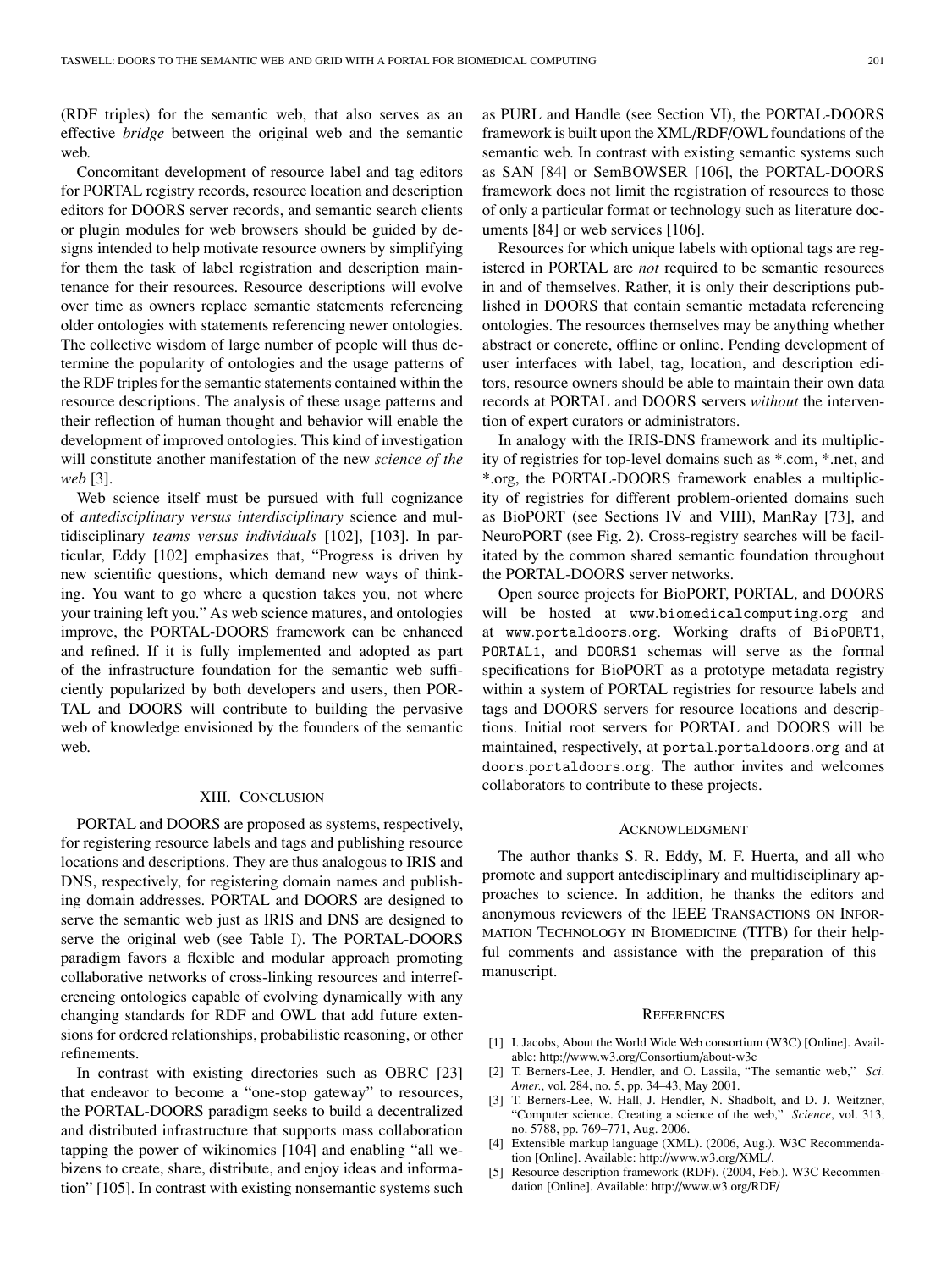- [6] J. Z. Pan, "A flexible ontology reasoning architecture for the semantic web," *IEEE Trans. Knowl. Data Eng.*, vol. 19, no. 2, pp. 246–260, Feb. 2007.
- [7] Web ontology language (OWL). (2004, Feb.). W3C Recommendation [Online]. Available: http://www.w3.org/2004/OWL/
- [8] T. Berners-Lee, D. Fensel, J. A. Hendler, and H. Lieberman, *Spinning the Semantic Web: Bringing the World Wide Web to Its Full Potential*. New York: MIT Press, 2005.
- [9] L. W. Lacy, *OWL: Representing Information Using the Web Ontology Language*. Victoria, BC, Canada: Trafford, 2005.
- [10] V. Geroimenko and C. Chen, Eds., *Visualizing the Semantic Web: XML*-*Based Internet and Information Visualization*, 2nd ed. New York: Springer-Verlag, 2006.
- [11] J. Davies, R. Studer, and P. Warren, Eds., *Semantic Web Technologies: Trends and Research in Ontology-Based Systems*. New York: Wiley, 2006.
- [12] C. J. O. Baker and K.-H. Cheung, Eds., *Semantic Web: Revolutionizing Knowledge Discovery in the Life Sciences*. New York: Springer-Verlag, 2007.
- [13] L. Baresi, E. D. Nitto, and C. Ghezzi, "Toward open-world software: Issues and challenges," *IEEE Comput.*, vol. 39, no. 10, pp. 36–43, Oct. 2006.
- [14] H. Zhuge, "Future interconnection environment," *Computer*, vol. 38, no. 4, pp. 27–33, Apr. 2005.
- [15] H. Zhuge, "Semantic grid: Scientific issues, infrastructure, and methodology," *Commun. ACM*, vol. 48, no. 4, pp. 117–119, 2005.
- [16] M. A. Harris, *et al.*, "The Gene Ontology (GO) project in 2006," *Nucleic Acids Res.*, vol. 34, pp. D322–D326, 2006.
- [17] O. Bodenreider and R. Stevens, "Bio-ontologies: Current trends and future directions," *Brief Bioinf.*, vol. 7, no. 3, pp. 256–274, Sep. 2006.
- [18] F. Pinciroli and D. M. Pisanelli, "The unexpected high practical value of medical ontologies," *Comput. Biol. Med.*, vol. 36, no. 7/8, pp. 669–673, 2006.
- [19] C. Brooksbank, G. Cameron, and J. Thornton, "The European Bioinformatics Institute's data resources: Towards systems biology," *Nucleic Acids Res.*, vol. 33, pp. D46–D53, Jan. 2005 (Database issue).
- [20] D. L. Wheeler *et al.*, "Database resources of the National Center for Biotechnology Information," *Nucleic Acids Res.*, vol. 33, pp. D39–D45, Jan. 2005.
- [21] M. Y. Galperin. (2007, Jan.). The molecular biology database collection: 2007 update. *Nucleic Acids Res.* [Online]. 35, D3–D4. Available: http://dx.doi.org/10.1093/nar/gkl1008
- [22] J. A. Fox, S. McMillan, and B. F. F. Ouellette, "A compilation of molecular biology web servers: 2006 update on the bioinformatics links directory," *Nucleic Acids Res.*, vol. 34, pp. W3–W5, Jul. 2006.
- [23] Y.-B. Chen, A. Chattopadhyay, P. Bergen, C. Gadd, and N. Tannery, "The online bioinformatics resources collection at the university of pittsburgh health sciences library system: A one-stop gateway to online bioinformatics databases and software tools," *Nucleic Acids Res.*, vol. 35, pp. D780– D785, Jan. 2007.
- [24] S. Philippi and J. Köhler, "Using XML technology for the ontology-based semantic integration of life science databases," *IEEE Trans. Inf. Technol. Biomed.*, vol. 8, no. 2, pp. 154–160, Jun. 2004.
- [25] S. Philippi and J. Köhler, "Addressing the problems with life-science databases for traditional uses and systems biology," *Nat. Rev. Genet.*, vol. 7, no. 6, pp. 482–488, Jun. 2006.
- [26] E. Neumann, "A life science semantic web: Are we there yet?," *Sci. STKE*, vol. 2005, no. 283, p. pe22, May 2005.
- [27] E. K. Neumann and D. Quan, "Biodash: A semantic web dashboard for drug development," in *Proc. Pac. Symp. Biocomput.*, 2006, pp. 176–187.
- [28] T. Clark, S. Martin, and T. Liefeld, "Globally distributed object identification for biological knowledgebases," *Brief Bioinf.*, vol. 5, no. 1, pp. 59–70, Mar. 2004.
- [29] D. Quan and D. R. Karger, "How to make a semantic web browser," in *Proc. 13th Int. Conf. World Wide Web*. New York: Association for Computing Machinery Press, 2004, pp. 255–265.
- [30] W3C semantic web health care and life sciences interest group [Online]. Available: http://www.w3.org/2001/sw/hcls/
- [31] N. Cannata, E. Merelli, and R. B. Altman, "Time to organize the bioinformatics resourceome," *PLoS Comput. Biol.*, vol. 1, no. 7, p. e76, Dec. 2005.
- [32] K. H. Buetow, "Cyberinfrastructure: Empowering a 'third way' in biomedical research," *Science*, vol. 308, no. 5723, pp. 821–824, May 2005.
- [33] C. Wroe, C. Goble, M. Greenwood, P. Lord, S. Miles, J. Papay, T. Payne, and L. Moreau, "Automating experiments using semantic data in a bioin-

formatics grid," *IEEE Intell. Syst.*, vol. 19, no. 1, pp. 48–55, Jan./Feb. 2004.

- [34] V. Astakhov, A. Gupta, S. Santini, and J. S. Grethe, "Data integration in the Biomedical Informatics Research Network (BIRN)," in *Proc. Data Integr. Life Sci. (DILS 2005)* (Lecture Notes in Computer Science), vol. 3615, pp. 317–320.
- [35] J. Phillips, R. Chilukuri, G. Fragoso, D. Warzel, and P. A. Covitz, The caCORE software development kit: streamlining construction of interoperable biomedical information services, *BMC Med. Inf. Decis. Making* [Online]. Available: http://www.ncbi.nlm.nih.gov/entrez/query.fcgi? cmd=Retrieve&db=PubMed&do%pt=Citation&list\_uids=16398930
- [36] D. De Roure and J. Hendler, "E-science: The grid and the semantic web," *IEEE Intell. Syst.*, vol. 19, no. 1, pp. 65–71, Jan./Feb. 2004.
- [37] D. De Roure, N. Jennings, and N. Shadbolt, "The semantic grid: Past, present, and future," *Proc. IEEE*, vol. 93, no. 3, pp. 669–681, Mar. 2005. [38] J. M. Benyus, *Biomimicry: Innovation Inspired by Nature*. New York:
- William Morrow, 1997. [39] P. V. Mockapetris. (1987, Nov.). STD13 RFC1035: Domain names-
- Implementation and specification. IETF Full Standard [Online]. Available: http://www.ietf.org/rfc/rfc1035.txt.
- [40] C. Liu and P. Albitz, *DNS and BIND*, 5th ed. Sebastopol, CA: O'Reilly Media, 2006.
- [41] G. Lawton, "Stronger domain name system thwarts root-server attacks," *IEEE Comput.*, vol. 40, no. 5, pp. 14–17, May 2007.
- [42] D. Eastlake. (1999, Mar.). RFC2535: Domain name system security extensions. IETF RFC 2535 Working Draft [Online]. Available: http://www.ietf.org/rfc/rfc2535.txt.
- [43] O. Kolkman and R. Gieben. (2006, Sep.). RFC4641: DNSSEC operational practices. IETF RFC 4641 Working Draft [Online]. Available: http://www.ietf.org/rfc/rfc4641.txt.
- [44] P. Faltstrom, P. Hoffman, and A. Costello. (2003, Mar.). RFC3490: Internationalizing domain names in applications (IDNA). IETF RFC 3490 Working Draft [Online]. Available: http://www.ietf.org/rfc/ rfc3490.txt
- [45] ICANN. (2003, Jun.). Guidelines for the implementation of internationalized domain names (version 1.0). Internet Corporation for Assigned Names and Numbers [Online]. Available: http://www.icann. org/general/idn-guidelines-20jun03.htm
- [46] A. Newton, "Replacing the whois protocol: IRIS and the IETF's CRISP working group," *IEEE Internet Comput.*, vol. 10, no. 4, pp. 79–84, Jul./Aug. 2006.
- [47] IETF Working Group Charter. (2006, Aug.). Cross registry information service protocol (CRISP) [Online]. Available: http://www. ietf.org/html.charters/crisp-charter.html.
- [48] A. Newton. (2004, Feb.). RFC3707: Cross registry internet service protocol (CRISP) requirements. IETF RFC 3707 Working Draft [Online]. Available: http://www.ietf.org/rfc/rfc3707.txt.
- [49] A. Newton, and M. Sanz. (2005, Jan.) RFC3981: IRIS: The internet registry information service (IRIS) core protocol. IETF RFC 3981 Working Draft [Online]. Available: http://www.ietf.org/rfc/rfc3981.txt.
- [50] A. Newton, and M. Sanz. (2005, Jan.). RFC3982: IRIS: A domain registry (dreg) type for the internet registry information service. IETF RFC 3982 Working Draft [Online]. Available: http://www.ietf.org/rfc/rfc3982.txt
- [51] E. Gunduz, A. Newton, and S. Kerr. (2006, Oct.). RFC4698: IRIS: An address registry (areg) type for the internet registry information service. IETF RFC 4698 Working Draft [Online]. Available: http://www.ietf.org/rfc/rfc4698.txt.
- [52] A. Newton. (2007, Jan.). XML pipelining with chunks for the information registry information service. IETF Working Draft [Online]. Available: http://tools.ietf.org/html/draft-ietf-crisp-iris-xpc-05/
- [53] A. Newton, and M. Sanz. (2005, Jan.). RFC3983: Using the internet registry information service (IRIS) over the blocks extensible exchange protocol (BEEP). IETF RFC 3983 Working Draft [Online]. Available: http://www.ietf.org/rfc/rfc3983.txt
- [54] Computer retrieval of information on scientific projects (CRISP). NIH database [Online]. Available: http://crisp.cit.nih.gov/
- [55] U. Radetzki, U. Leser, S. C. Schulze-Rauschenbach, J. Zimmermann, J. Lussem, T. Bode, and A. B. Cremers, "Adapters, shims, and glue-service interoperability for in silico experiments," *Bioinformatics*, vol. 22, no. 9, pp. 1137–1143, 2006.
- [56] R. M. Bruskiewich, A. B. Cosico, W. Eusebio, A. M. Portugal, L. M. Ramos, M. T. Reyes, M. A. B. Sallan, V. J. M. Ulat, X. Wang, K. L. McNally, R. S. Hamilton, and C. G. McLaren, "Linking genotype to phenotype: The international rice information system (IRIS)," *Bioinformatics*, vol. 19, no. 1, pp. i63–i65, 2003.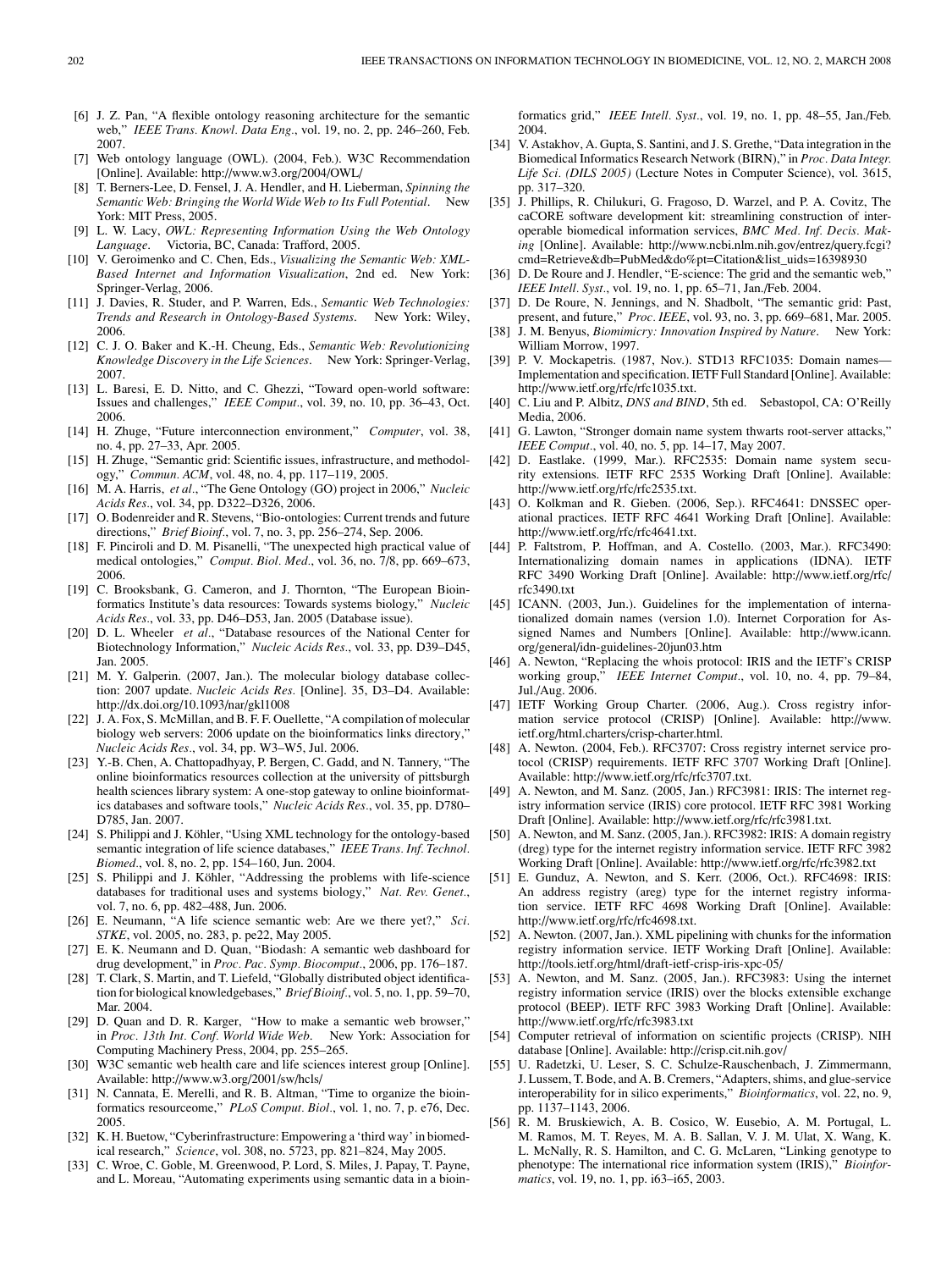- [57] T. Berners-Lee, R. Fielding, and L. Masinter. (2005, Jan.). STD66 RFC3986: Uniform resource identifier (URI) generic syntax. IETF Full Standard RFC [Online]. Available: http://www.ietf.org/rfc/rfc3986.txt.
- [58] M. Duerst, and M. Suignard. (2005, Jan.). RFC3987: Internationalized resource identifiers (IRIs). IETF RFC 3987 Working Draft [Online]. Available: http://www.ietf.org/rfc/rfc3987.txt.
- [59] URIs, URLs, and URNs: Clarifications and recommendations 1.0. (2001, Sep.). W3C Note, accessed version 20010921 [Online]. Available: http://www.w3.org/TR/uri-clarification/.
- [60] J. Borden, and T. Bray. (2002, Feb.). Resource directory description language (RDDL) [Online]. Available: http://www.rddl.org/.
- [61] XHTML 1.0 the extensible hypertext markup language (2nd ed.) (2002, Aug.). W3C Recommendation [Online]. Available: http://www.w3.org/TR/xhtml1/.
- [62] XML linking language (XLink) version 1.0. (2001, Jun.). W3C Recommendation [Online]. Available: http://www.w3.org/TR/xlink/.
- [63] Harvesting RDF statements from XLinks. (2000, Sep.). W3C Note, accessed version 20000929 [Online]. Available: http://www.w3.org/TR/xlink2rdf/.
- [64] XML topic maps (XTM) 1.0 (2001, Aug.). [Online]. Available: http://www.topicmaps.org/xtm/1.0/.
- [65] K. Shafer, S. Weibel, E. Jul, and J. Fausey. (1996, Mar.). Introduction to persistent uniform resource locators [Online]. Available: http://purl.oclc.org/docs/inet96.html.
- [66] R. Kahn and R. Wilensky, "A framework for distributed digitalic object services," *Int. J. Digitalic Libraries*, vol. 6, no. 2, pp. 115–123, 2006.
- [67] S. Sun, L. Lannom, and B. Boesch. (2003, Nov.). RFC3650: Handle system overview. IETF RFC 3650 Working Draft [Online]. Available: http://www.ietf.org/rfc/rfc3650.txt
- [68] J. Z. Pan and I. Horrocks, "RDFS(FA): Connecting RDF(S) and OWL DL," *IEEE Trans. Knowl. Data Eng.*, vol. 19, no. 2, pp. 192–206, Feb. 2007.
- [69] A. Newton, and F. Neves. (2006, May). Domain registry version 2 for the internet registry information service. IETF Working Draft [Online]. Available: http://tools.ietf.org/wg/crisp/draft-ietf-crisp-iris-dreg2/.
- [70] D. Eastlake, J. Reagle, and D. Solo. (2002, Mar.). RFC3275: Extensible markup language XML-Signature syntax and processing. IETF RFC 3275 Working Draft [Online]. Available: http://www.ietf.org/rfc/rfc3275.txt
- [71] C. Taswell, "Limiting dilution assays for the determination of immunocompetent cell frequencies. I. Data analysis," *J. Immunol.*, vol. 126, no. 4, pp. 1614–1619, Apr. 1981.
- [72] SPARQL query language for RDF. (2006, Oct.). W3C Working Draft [Online]. Available: http://www.w3.org/TR/rdf-sparql-query/.
- [73] C. Taswell, B. Franc, and R. Hawkins, "The ManRay project: Initial development of a web-enabled ontology for nuclear medicine," presented at the 53rd Annu. Meeting Soc. Nuclear Med., San Diego, CA, Jun. 2006.
- [74] S. S. Dalal, J. M. Zumer, V. Agrawal, K. E. Hild, K. Sekihara, and S. S. Nagarajan, "Nutmeg: A neuromagnetic source reconstruction toolbox," *Neurol. Clin. Neurophysiol.*, vol. 2004, p. 52, 2004.
- [75] B. M. Good and M. D. Wilkinson, "The life sciences semantic web is full of creeps," *Brief Bioinf.*, vol. 7, no. 3, pp. 275–286, Sep. 2006.
- [76] D. Quan, D. Huynh, and D. R. Karger, "Haystack: A platform for authoring end user semantic web applications," in *Semantic web (ISWC 2003)*. Germany, Berlin: Springer-Verlag, vol. 2870, pp. 738–753.
- [77] M. Dzbor, J. Domingue, and E. Motta, "Magpie—Towards a semantic web browser," in *Proc. Int. Semantic Web Conf. (ISWC 2003)* (Lecture Notes in Computer Science), vol. 2870, pp. 690–705.
- [78] H. Alani, Y. Kalfoglou, K. O'Hara, and N. Shadbolt, "Towards a killer app for the semantic web," in *Proc. Int. Semantic Web Conf. (ISWC 2005),* (Lecture Notes in Computer Science), vol. 3729, pp. 829–843.
- [79] L. Ding, T. Finin, A. Joshi, R. Pan, R. S. Cost, Y. Peng, P. Reddivari, V. Doshi, and J. Sachs, "Swoogle: A search and metadata engine for the semantic web," in *Proc. 13th ACM Int. Conf. Inf. Knowl. Manage. (CIKM 2004)*. New York: ACM Press, pp. 652–659.
- [80] Y. Li, Y. Wang, and X. Huang, "A relation-based search engine in semantic web," *IEEE Trans. Knowl. Data Eng.*, vol. 19, no. 2, pp. 273–282, Feb. 2007.
- [81] T. Kazic, "Factors influencing the adoption of the semantic web in the life sciences," in *Semantic Web: Revolutionizing Knowledge Discovery in the Life Sciences*, C. J. O. Baker and K.-H. Cheung, Eds. New York: Springer-Verlag, 2007, ch. 17, pp. 399–412.
- [82] E. M. Rogers, *Diffusion of Innovations*, 5th ed. Washington, DC: Free Press, 2003.
- [83] R. G. Fichman, "The diffusion and assimilation of information technology innovations," in *Framing the Domains of IT Management Projecting the*

*Future* ... *Through the Past*, R. W. Zmud, Ed. Cincinnati, OH: Pinnaflex Educ. Resour., 2000, pp. 105–127.

- [84] K. Börner, "Semantic association networks: Using semantic web technology to improve scholarly knowledge and expertise management," in *Visualizing the Semantic Web: XML-Based Internet and Information Visualization*, V. Geroimenko and C. Chen, Eds., 2nd ed. New York: Springer-Verlag, 2006, ch. 11, pp. 183–198.
- [85] H. Zhuge, "Discovery of knowledge flow in science," *Commun. ACM*, vol. 49, no. 5, pp. 101–107, 2006.
- [86] H. Zhuge, "Exploring an epidemic in an e-science environment," *Commun. ACM*, vol. 48, no. 9, pp. 109–114, 2005.
- [87] A. A. Berryman, "The origins and evolution of predator–prey theory," *Ecology*, vol. 73, no. 5, pp. 1530–1535, 1992.
- [88] D. J. Daley and J. Gani, *Epidemic Modelling: An Introduction*. Cambridge, U.K.: Cambridge Univ. Press, 1999.
- [89] J. Sullivan and P. Joyce, "Model selection in phylogenetics," *Annu. Rev. Ecol. Evol. Syst.*, vol. 36, pp. 445–466, 2005.
- [90] V. Kashyap and T. Hongsermeier, "Can semantic web technologies enable translational medicine?," in *Semantic Web: Revolutionizing Knowledge Discovery in the Life Sciences*, C. J. O. Baker and K.- H. Cheung, Eds. New York: Springer-Verlag, 2007, ch. 12, pp. 249– 279.
- [91] C. Patel, K. Supekar, Y. Lee, and E. K. Park, "Ontokhoj: A semantic web portal for ontology searching, ranking and classification," in *Proc. 5th ACM Int. Workshop Web Inf. Data Manage. (WIDM 2003)*, ACM Press, New York, pp. 58–61.
- [92] J. Brank, M. Grobelnik, and D. Mladenic, "A survey of ontology evaluation techniques," presented at the SIKDD 2005, Ljubljana, Slovenia, Oct. 2005.
- [93] M. Sabou, V. Lopez, E. Motta, and V. Uren, "Ontology selection: Ontology evaluation on the real semantic web," presented at the WWW 2006, Edinburgh, U.K., May.
- [94] L. Obrst, W. Ceusters, I. Mani, S. Ray, and B. Smith, "The evaluation of ontologies," in *Semantic Web: Revolutionizing Knowledge Discovery in the Life Sciences*, C. J. O. Baker and K.-H. Cheung, Eds. New York: Springer-Verlag, 2007, ch. 7, pp. 139–158.
- [95] L. Ding, R. Pan, T. Finin, A. Joshi, Y. Peng, and P. Kolari, "Finding and ranking knowledge on the semantic web," in *Proc. Int. Semantic Web Conf. (ISWC 2005),* (Lecture Notes in Computer Science), vol. 3729, pp. 156– 170.
- [96] Y. Guo, A. Qasem, Z. Pan, and J. Heflin, "A requirements driven framework for benchmarking semantic web knowledge base systems," *IEEE Trans. Knowl. Data Eng.*, vol. 19, no. 2, pp. 297–309, Feb. 2007.
- [97] D. Greenbaum and M. Gerstein, "Semantic web standards: Legal and social issues and implications," in *Semantic Web: Revolutionizing Knowledge Discovery in the Life Sciences*, C. J. O. Baker and K.- H. Cheung, Eds. New York: Springer-Verlag, 2007, ch. 18, pp. 413– 433.
- [98] M. Burstein, C. Bussler, T. Finin, M. N. Huhns, M. Paolucci, A. P. Sheth, S. Williams, and M. Zaremba, "A semantic web services architecture," *IEEE Internet Comput.*, vol. 9, no. 5, pp. 72–81, Sep./Oct. 2005.
- [99] R. Khare, "Microformats: The next (small) thing on the semantic web?," *IEEE Internet Comput.*, vol. 10, no. 1, pp. 68–75, Jan./Feb. 2006.
- [100] R. McCool, "Rethinking the semantic web. Part 2," *IEEE Internet Comput.*, vol. 10, no. 1, pp. 93–96, Jan./Feb. 2006.
- [101] N. Shadbolt, W. Hall, and T. Berners-Lee, "The semantic web revisited," *IEEE Intell. Syst.*, vol. 21, no. 3, pp. 96–101, Jan./Feb. 2006.
- [102] S. R. Eddy, "'Antedisciplinary' science," *PLoS Comput. Biol.*, vol. 1, no. 1, p. e6, Jun. 2005.
- [103] M. F. Huerta, G. K. Farber, E. L. Wilder, D. V. Kleinman, P. A. Grady, D. A. Schwartz, and L. A. Tabak, "NIH roadmap interdisciplinary research initiatives," *PLoS Comput. Biol.*, vol. 1, no. 6, p. e59, Nov. 2005.
- [104] D. Tapscott and A. D. Williams, *Wikinomics: How Mass Collaboration Changes Everything*. New York: Portfolio, 2006.
- [105] K.-J. Lin, "Building web 2.0," *IEEE Comput.*, vol. 40, no. 5, pp. 101– 102, May 2007.
- [106] S. S. Sahoo, A. Sheth, B. Hunter, and W. S. York, "SemBOWSER: Adding semantics to biological web services registry," in *Semantic Web: Revolutionizing Knowledge Discovery in the Life Sciences*, C. J. O. Baker and K.-H. Cheung, Eds. New York: Springer-Verlag, 2007, ch. 14, pp. 318–340.